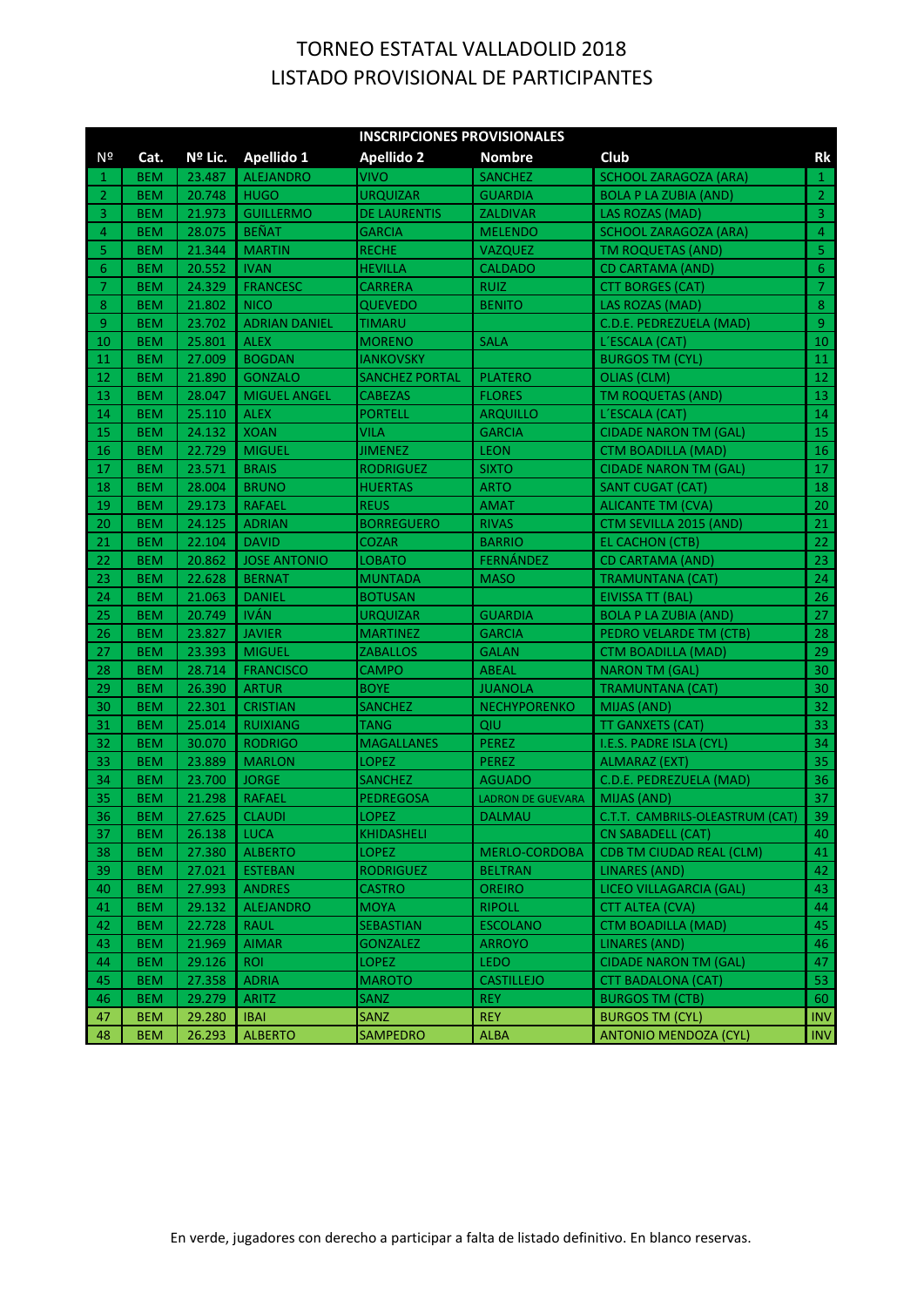|                |            |         |                      | <b>INSCRIPCIONES PROVISIONALES</b> |                     |                                  |                |
|----------------|------------|---------|----------------------|------------------------------------|---------------------|----------------------------------|----------------|
| N <sup>o</sup> | Cat.       | Nº Lic. | Apellido 1           | <b>Apellido 2</b>                  | <b>Nombre</b>       | Club                             | <b>Rk</b>      |
| 1              | <b>BEF</b> | 20.735  | <b>MARIA</b>         | <b>BERZOSA</b>                     | <b>CASAS</b>        | <b>BURGOS TM (CYL)</b>           | $\mathbf{1}$   |
| $\overline{2}$ | <b>BEF</b> | 27.607  | <b>CAMILA RENATA</b> | <b>MOSCOSO</b>                     | <b>RAYA</b>         | OLESA (CAT)                      | $\overline{2}$ |
| 3              | <b>BEF</b> | 21.949  | <b>JULIA</b>         | <b>MARTIN</b>                      | <b>LINARES</b>      | <b>BOLA P LA ZUBIA (AND)</b>     | $\overline{3}$ |
| 4              | <b>BEF</b> | 26.324  | <b>ANDREA</b>        | <b>BENITEZ</b>                     | <b>DE LA FUENTE</b> | <b>SAN SEBASTIAN REYES (MAD)</b> | $\overline{4}$ |
| 5              | <b>BEF</b> | 20.890  | <b>LUCIA</b>         | <b>SANCHEZ</b>                     | <b>SOUSA</b>        | <b>BURGOS TM (CYL)</b>           | $\overline{5}$ |
| 6              | <b>BEF</b> | 25.888  | <b>IRENE</b>         | AGUADO                             | <b>MORENO</b>       | OLESA (CAT)                      | $\overline{6}$ |
| $\overline{7}$ | <b>BEF</b> | 21.366  | <b>IRENE</b>         | SÁNCHEZ                            | <b>SÁNCHEZ</b>      | <b>IES LA TORRETA ELDA (CVA)</b> | $\overline{7}$ |
| 8              | <b>BEF</b> | 27.020  | <b>ISABEL</b>        | <b>CONCHILLO</b>                   | <b>MARTINEZ</b>     | <b>LINARES (AND)</b>             | $\bar{8}$      |
| $\overline{9}$ | <b>BEF</b> | 20.841  | <b>SOFÍA</b>         | <b>COUCE</b>                       | <b>INSUA</b>        | <b>NARON TM (GAL)</b>            | $\overline{9}$ |
| 10             | <b>BEF</b> | 24.301  | <b>IRINA</b>         | <b>GIMENO</b>                      | <b>FONT</b>         | VIC T.T. (CAT)                   | 10             |
| 11             | <b>BEF</b> | 23.743  | <b>CARMEN</b>        | TORRES                             | <b>LEON</b>         | <b>CTM EL ALAMO (MAD)</b>        | 11             |
| 12             | <b>BEF</b> | 29.135  | <b>MARIA JOSE</b>    | CRUZ                               | <b>MORENO</b>       | <b>CTM HUERCAL (AND)</b>         | 12             |
| 13             | <b>BEF</b> | 22.259  | <b>MARIONA</b>       | <b>BACHS</b>                       | <b>GARRIGA</b>      | CTT BADALONA (CAT)               | 13             |
| 14             | <b>BEF</b> | 30.165  | <b>MAITANE</b>       | <b>ZUAZUA</b>                      | <b>ARISTIZABAL</b>  | <b>BURGOS TM (CYL)</b>           | 14             |
| 15             | <b>BEF</b> | 27.862  | <b>MARIA</b>         | <b>GARCIA</b>                      | <b>FERNANDEZ</b>    | <b>BOLA P LA ZUBIA (AND)</b>     | 15             |
| 16             | <b>BEF</b> | 21.087  | <b>NOELIA</b>        | PIN                                | <b>FRANCISCO</b>    | <b>SAN SEBASTIAN REYES (MAD)</b> | 16             |
| 17             | <b>BEF</b> | 26.833  | <b>NOA</b>           | RATON                              | <b>GOMEZ</b>        | <b>ESPEDREGADA (GAL)</b>         | 17             |
| 18             | <b>BEF</b> | 28.709  | <b>LAURA</b>         | FORTE                              | <b>LEYENDA</b>      | <b>MONTE PORREIRO (GAL)</b>      | 18             |
| 19             | <b>BEF</b> | 24.016  | <b>NORA</b>          | <b>REDONDO</b>                     | <b>FERNANDEZ</b>    | C.D.E. PEDREZUELA (MAD)          | 19             |
| 20             | <b>BEF</b> | 24.334  | <b>MARIONA</b>       | <b>GARRIDO</b>                     | <b>PIFERRER</b>     | <b>CTT CALELLA (CAT)</b>         | 20             |
| 21             | <b>BEF</b> | 24.902  | LAIA                 | <b>CASANOVAS</b>                   | <b>ORIOL</b>        | <b>TT GANXETS (CAT)</b>          | 21             |
| 22             | <b>BEF</b> | 19.656  | <b>MARIÑA</b>        | <b>GARCIA</b>                      | <b>TRELLES</b>      | <b>MONTE PORREIRO (GAL)</b>      | 23             |
| 23             | <b>BEF</b> | 23.218  | <b>LAURA</b>         | RODRIGUEZ                          | <b>DE LAS HERAS</b> | <b>GUADARRAMA (MAD)</b>          | 24             |
| 24             | <b>BEF</b> | 30.140  | <b>SILVIA</b>        | <b>PARIS</b>                       | <b>DOMINGUEZ</b>    | C.N. HELIOS (ARA)                | 25             |
| 25             | <b>BEF</b> | 29.161  | <b>MIRIAN</b>        | <b>SEGURA</b>                      | <b>FERNANDEZ</b>    | <b>UCAM TM CARTAGENA (MUR)</b>   | 25             |
| 26             | <b>BEF</b> | 23.573  | <b>CANDELA</b>       | <b>MONTERO</b>                     | <b>CAAVEIRO</b>     | <b>NARON TM (GAL)</b>            | 27             |
| 27             | <b>BEF</b> | 28.135  | <b>MARTA</b>         | <b>GALVEZ</b>                      | <b>BURGUEÑO</b>     | SAN SEBASTIAN REYES (MAD)        | 28             |
| 28             | <b>BEF</b> | 19.658  | <b>CARMELA</b>       | <b>SANMARTIN</b>                   | PEÑA                | RIBADUMIA T.M. (GAL)             | 29             |
| 29             | <b>BEF</b> | 30.189  | <b>IRIS</b>          | <b>CASTELLS</b>                    | <b>KOZHUKLOVA</b>   | ELS 8 LA GARRIGA (CAT)           | 30             |
| 30             | <b>BEF</b> | 29.724  | <b>LAURA</b>         | <b>PEREZ</b>                       | <b>ARNOSI</b>       | <b>IES LA TORRETA ELDA (CVA)</b> | 30             |
| 31             | <b>BEF</b> | 28.314  | <b>LLUNA</b>         | <b>DIEZ</b>                        | <b>ARROYO</b>       | <b>CTT CALELLA (CAT)</b>         | 32             |
| 32             | <b>BEF</b> | 20.865  | <b>ELENA</b>         | <b>MONTAOS</b>                     | <b>CHAVES</b>       | RIBADUMIA T.M. (GAL)             | 33             |
| 33             | <b>BEF</b> | 22.331  | <b>LAURA</b>         | <b>GARCIA</b>                      | <b>MARTINEZ</b>     | <b>ADCP ZAS (GAL)</b>            | 34             |
| 34             | <b>BEF</b> | 27.808  | <b>LUCIA</b>         | SAURA                              | <b>GOMEZ</b>        | <b>NARON TM (GAL)</b>            | 35             |
| 35             | <b>BEF</b> | 20.529  | <b>ANTIA</b>         | <b>PITA</b>                        | <b>MARIÑO</b>       | <b>NARON TM (GAL)</b>            | 36             |
| 36             | <b>BEF</b> | 30.900  | <b>MARIA</b>         | <b>MENDEZ</b>                      | <b>ALONSO</b>       | <b>BURGOS TM (CYL)</b>           |                |
| 37             | <b>BEF</b> | 28.785  | <b>MARIA</b>         | <b>RIESTRA</b>                     | <b>POCIÑO</b>       | <b>AVILES (AST)</b>              |                |
| 38             | <b>BEF</b> | 23.717  | <b>ANGELA</b>        | PASTRANA                           | <b>GARCIA</b>       | <b>CTM CORVERASTUR (AST)</b>     |                |
| 39             | <b>BEF</b> | 28.624  | <b>ALBA</b>          | SANCHEZ                            | <b>ARBOLEDAS</b>    | <b>LINARES (AND)</b>             |                |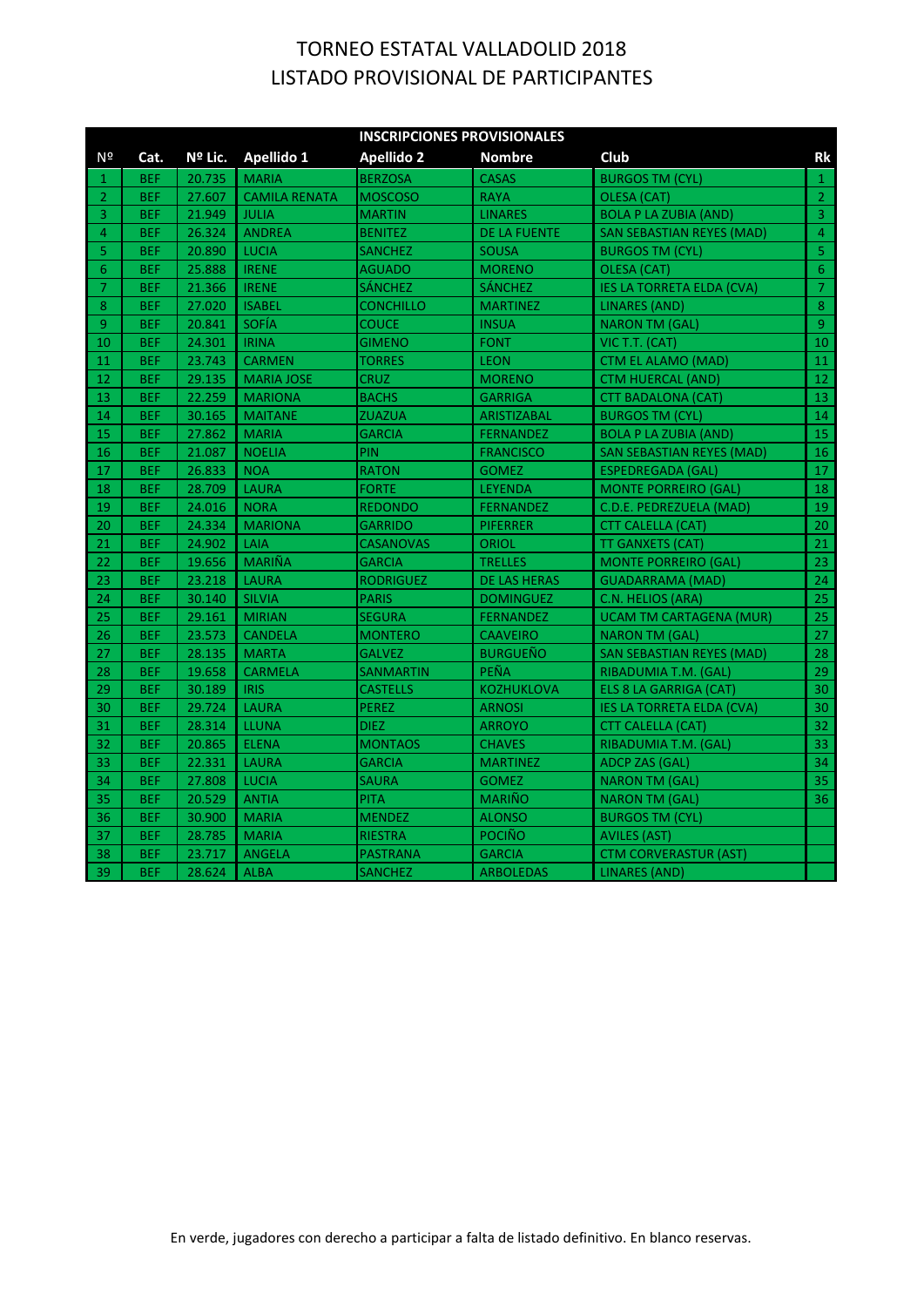|          | <b>INSCRIPCIONES PROVISIONALES</b> |                  |                             |                                   |                                   |                                                  |                 |  |
|----------|------------------------------------|------------------|-----------------------------|-----------------------------------|-----------------------------------|--------------------------------------------------|-----------------|--|
| Nº       | Cat.                               | Nº Lic.          | Apellido 1                  | <b>Apellido 2</b>                 | <b>Nombre</b>                     | Club                                             | Rk              |  |
| 1        | <b>ALM</b>                         | 18.421           | <b>MARC</b>                 | MIRO LL.                          | <b>LLORENTE</b>                   | <b>CTT RIPOLLET (CAT)</b>                        | $\mathbf{1}$    |  |
| 2        | <b>ALM</b>                         | 17.323           | <b>DANIEL</b>               | <b>BERZOSA</b>                    | <b>CASAS</b>                      | <b>BURGOS TM (CYL)</b>                           | $\overline{2}$  |  |
| 3        | <b>ALM</b>                         | 19.973           | <b>ALONSO</b>               | <b>RINCÓN</b>                     | <b>RODRÍGUEZ</b>                  | TM ROQUETAS (AND)                                | $\overline{3}$  |  |
| 4        | <b>ALM</b>                         | 21.050           | <b>PABLO</b>                | <b>BOBO</b>                       | <b>PLAZA</b>                      | CTM ALCAZAR (CLM)                                | $\overline{4}$  |  |
| 5        | <b>ALM</b>                         | 19.995           | <b>MARCOS</b>               | <b>SAN MIGUEL</b>                 | <b>GARCIA</b>                     | <b>BURGOS TM (CYL)</b>                           | 5               |  |
| 6        | <b>ALM</b>                         | 21.232           | <b>GABRIEL</b>              | <b>SANCHEZ</b>                    | <b>TERRONES</b>                   | <b>CLUB TOTANA TM (MUR)</b>                      | $6\phantom{.}6$ |  |
| 7        | <b>ALM</b>                         | 19.271           | <b>AITOR</b>                | <b>COLINA</b>                     | <b>VARONA</b>                     | <b>BURGOS TM (CYL)</b>                           | $\mathcal{I}$   |  |
| 8        | <b>ALM</b>                         | 25.660           | <b>ERIC</b>                 | <b>CINTAS</b>                     | <b>ORTEGA</b>                     | <b>CETT ESPARRAGUERA (CAT)</b>                   | $\bf 8$         |  |
| 9        | <b>ALM</b>                         | 17.865           | <b>JUAN</b>                 | LOPEZ                             | <b>BERNAL</b>                     | CTM ALCAZAR (CLM)                                | $\overline{9}$  |  |
| 10       | <b>ALM</b>                         | 21.120           | <b>SERGIO</b>               | PEREZ                             | <b>PEREZ</b>                      | ALMENDRALEJO (EXT)                               | 10              |  |
| 11       | <b>ALM</b>                         | 25.762           | <b>IZANI</b>                | <b>MORA</b>                       | <b>LEMUS</b>                      | <b>CTT RIPOLLET (CAT)</b>                        | 11              |  |
| 12       | <b>ALM</b>                         | 20.824           | <b>JORGE</b>                | <b>GARCIA-MORENO</b>              | <b>CUESTA</b>                     | CTM ALCAZAR (CLM)                                | 12              |  |
| 13       | <b>ALM</b>                         | 22.475           | <b>MARCOS</b>               | <b>GARCIA</b>                     | <b>RAMOS</b>                      | TORRELAVEGA (CTB)                                | 13              |  |
| 14       | <b>ALM</b>                         | 22.225           | <b>LUDOVICO</b>             | <b>CRESPO</b>                     | <b>LOPEZ</b>                      | ALMENDRALEJO (EXT)                               | 14              |  |
| 15       | <b>ALM</b>                         | 21.253           | <b>RICARDO</b>              | <b>EXPOSITO</b>                   | <b>ARCHILLA</b>                   | SAN SEBASTIAN REYES (MAD)                        | 15              |  |
| 16       | <b>ALM</b>                         | 23.024           | <b>ANDRES</b>               | <b>MARTIN</b>                     | <b>REIJA</b>                      | C.E DEPORTIVO DEZPORTAS LUGO T.M. (GAL)          | 16              |  |
| 17       | <b>ALM</b>                         | 24.459           | <b>CESC</b>                 | <b>MOLINS</b>                     | ORTEGA                            | ELS 8 LA GARRIGA (CAT)                           | 17              |  |
| 18       | <b>ALM</b>                         | 19.892           | <b>HECTOR</b>               | <b>PUERTO</b>                     | LILLO                             | ALICANTE TM (CVA)                                | 18              |  |
| 19       | <b>ALM</b>                         | 20.472           | <b>ADAM</b>                 | <b>LOPEZ</b>                      | <b>DALMAU</b>                     | C.T.T. CAMBRILS-OLEASTRUM (CAT)                  | 19              |  |
| 20       | <b>ALM</b>                         | 18.783           | <b>UXIO</b>                 | <b>PAMPIN</b>                     | <b>EIRAS</b>                      | <b>OROSO TM (GAL)</b>                            | 20              |  |
| 21       | <b>ALM</b>                         | 24.053           | <b>HECTOR</b>               | SAAVEDRA                          | <b>GARCIA</b>                     | ALMENDRALEJO (EXT)                               | 21              |  |
| 22       | <b>ALM</b>                         | 24.320           | <b>ELOI</b>                 | <b>RUIZ</b>                       | <b>PUEYO</b>                      | TT CASSA (CAT)                                   | 22              |  |
| 23       | <b>ALM</b>                         | 22.406           | <b>DANIEL</b>               | <b>DEL PRADO</b>                  | <b>GOMEZ</b>                      | <b>TORRELAVEGA (CTB)</b>                         | 23              |  |
| 24       | <b>ALM</b>                         | 23.467           | <b>MANUEL</b>               | <b>PARRIZAS</b>                   |                                   | CTM ALFACAR (AND)                                | 24              |  |
| 25       | <b>ALM</b>                         | 23.391           | <b>GONZALO</b>              | <b>ZABALLOS</b>                   | <b>GALAN</b>                      | CTM BOADILLA (MAD)                               | 25              |  |
| 26       | <b>ALM</b>                         | 21.804           | <b>JUAN</b>                 | <b>NÚÑEZ</b>                      | <b>MARTIN</b>                     | <b>CD CARTAMA (AND)</b>                          | 26              |  |
| 27       | <b>ALM</b>                         | 23.489           | <b>DIEGO</b>                | <b>FRAGO</b>                      | <b>FLETA</b>                      | <b>SCHOOL ZARAGOZA (ARA)</b>                     | 27              |  |
| 28       | <b>ALM</b>                         | 22.757           | <b>RUBEN</b>                | <b>CLEMENTE</b>                   | <b>MORA</b>                       | DAMA DE ELCHE (CVA)                              | 28              |  |
| 29       | <b>ALM</b>                         | 20.182           | <b>ENRIQUE</b>              | <b>CONCHILLO</b>                  | <b>MARTINEZ</b>                   | LINARES (AND)                                    | 29              |  |
| 30       | <b>ALM</b>                         | 18.461           | <b>DIEGO</b>                | <b>PENA</b>                       | SOMOZA                            | C.E DEPORTIVO DEZPORTAS LUGO T.M. (GAL)          | 30              |  |
| 31       | <b>ALM</b>                         | 26.283           | <b>ADRIÁN</b>               | <b>SÁNCHEZ</b>                    | <b>VILLAR</b>                     | TM REOCIN (CTB)                                  | 31              |  |
| 32       | <b>ALM</b>                         | 27.431           | <b>MARTI</b>                | <b>GARRIDO</b>                    | <b>ALSINA</b>                     | VIC T.T. (CAT)                                   | 31              |  |
| 33       | <b>ALM</b>                         | 22.238           | <b>FERNANDO</b>             | TORRES                            | <b>LEON</b>                       | CTM EL ALAMO (MAD)                               | 31              |  |
| 34       | <b>ALM</b>                         | 25.099           | <b>BIEL</b><br><b>HAITZ</b> | <b>FIGAROLA</b>                   | <b>ALMIRALL</b>                   | TT CASSA (CAT)                                   | 34<br>35        |  |
| 35<br>36 | <b>ALM</b><br><b>ALM</b>           | 28.078<br>23.348 | <b>FERNANDO</b>             | <b>MINGUEZ</b><br><b>MARTINEZ</b> | <b>AZURMENDI</b><br><b>ESCAJA</b> | LEKA ENEA IRUN (PVS)<br><b>ALICANTE TM (CVA)</b> | 36              |  |
| -37      | <b>ALM</b>                         | 28.201           | <b>SERGIO</b>               | <b>LOPEZ</b>                      | <b>PUERTO</b>                     | <b>JEREZ (AND)</b>                               | 37              |  |
| 38       | <b>ALM</b>                         | 24.411           | <b>GERARD</b>               | <b>CUADRADO</b>                   | <b>MURILLO</b>                    | <b>CETT ESPARRAGUERA (CAT)</b>                   | 38              |  |
| 39       | <b>ALM</b>                         | 24.392           | <b>PAU</b>                  | <b>VICENTE</b>                    | <b>RODRIGUEZ</b>                  | <b>CTT RIPOLLET (CAT)</b>                        | 39              |  |
| 40       | <b>ALM</b>                         | 21.655           | <b>POL</b>                  | <b>MAS</b>                        | <b>FONT</b>                       | <b>CETT ESPARRAGUERA (CAT)</b>                   | 40              |  |
| 41       | <b>ALM</b>                         | 21.261           | <b>JORGE</b>                | <b>BORRA</b>                      | <b>BADÍA</b>                      | C.N. HELIOS (ARA)                                | 41              |  |
| 42       | <b>ALM</b>                         | 23.989           | ALEJANDRO                   | <b>SEBASTIAN</b>                  | <b>REINA</b>                      | PUBLIMAX CAI SANTIAGO (ARA)                      | 42              |  |
| 43       | <b>ALM</b>                         | 26.760           | <b>JUAN PEDRO</b>           | <b>BOMATTER</b>                   | <b>CASTILLO</b>                   | <b>BOLA P LA ZUBIA (AND)</b>                     | 43              |  |
| 44       | <b>ALM</b>                         | 23.988           | <b>RUBEN</b>                | <b>MAZON</b>                      | <b>POLLS</b>                      | PUBLIMAX CAI SANTIAGO (ARA)                      | 44              |  |
| 45       | <b>ALM</b>                         | 25.636           | <b>NURJAN</b>               | VILALLONGA                        | <b>BARBER</b>                     | CTT RIPOLLET (CAT)                               | 45              |  |
| 46       | <b>ALM</b>                         | 23.987           | <b>LUCAS</b>                | <b>MAZON</b>                      | <b>POLLS</b>                      | PUBLIMAX CAI SANTIAGO (ARA)                      | 46              |  |
| 47       | <b>ALM</b>                         | 24.063           | <b>DAVID</b>                | <b>MARTIN</b>                     | <b>GARCIA</b>                     | <b>SON CLADERA TTC (BAL)</b>                     | 49              |  |
| 48       | <b>ALM</b>                         | 23.195           | <b>ALVARO</b>               | <b>GONZALEZ</b>                   | <b>RODRIGUEZ</b>                  | CD COYANZA (CYL)                                 | <b>INV</b>      |  |
| 49       | ALM                                | 23.262           | PEPE                        | CARREÑO                           | RODRIGUEZ                         | <b>CLUB TOTANA TM (MUR)</b>                      | 47              |  |
| 50       | ALM                                | 27.530           | <b>FELIX</b>                | MOVELLAN                          | <b>LORENTE</b>                    | CDE TENIS MESA PARLA (MAD)                       | 47              |  |
| 51       | ALM                                | 24.084           | <b>MARIO</b>                | <b>HIDALGO</b>                    | <b>HERRERO</b>                    | COLLADO (MAD)                                    | 50              |  |
| 52       | <b>ALM</b>                         | 21.972           | SANCHO                      | DE LAURENTIS                      | ZALDIVAR                          | LAS ROZAS (MAD)                                  | 52              |  |
| 53       | ALM                                | 29.614           | ALEX                        | <b>GUTIERREZ</b>                  | <b>GARCIA</b>                     | LEKA ENEA IRUN (PVS)                             | 53              |  |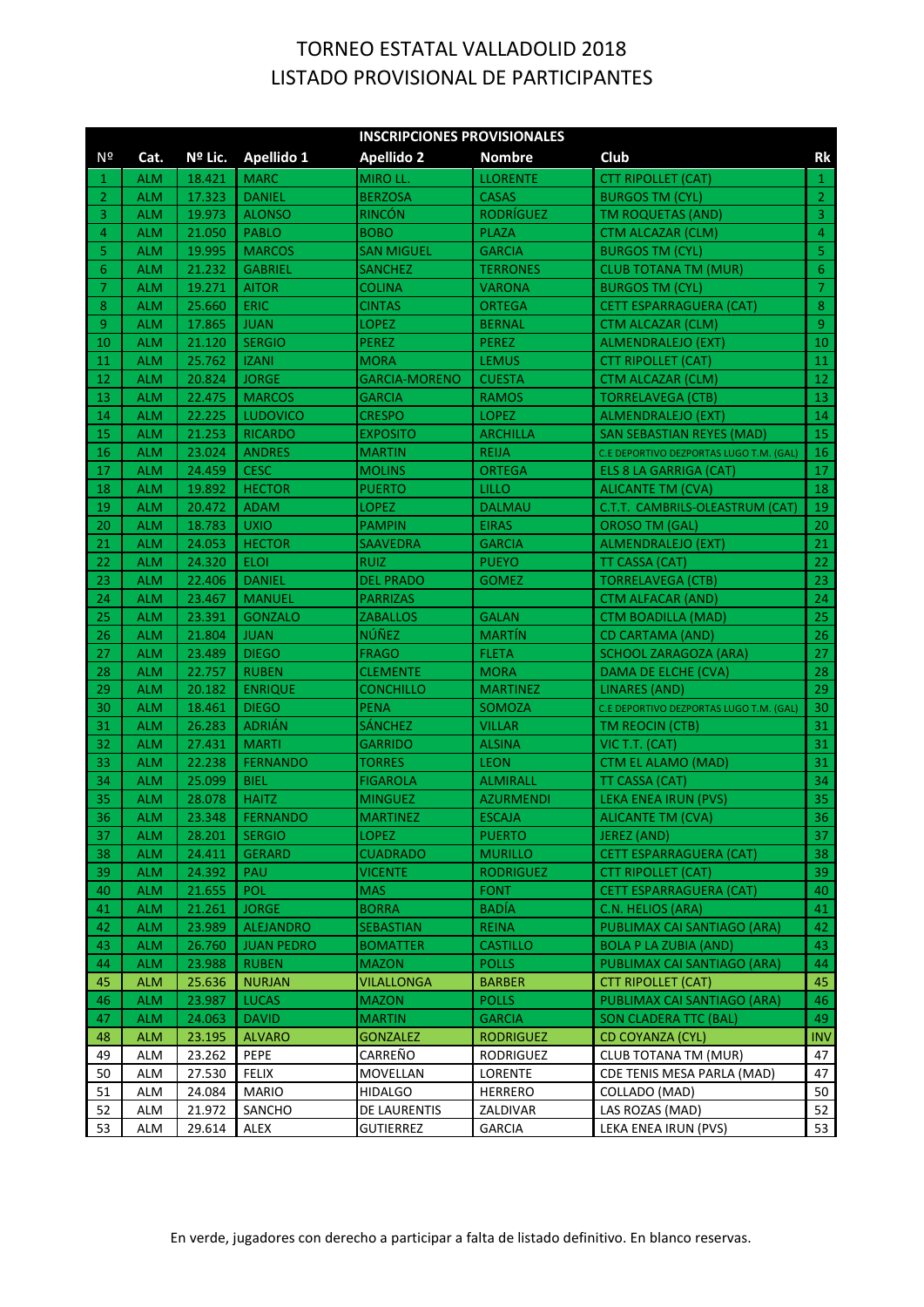|                       | <b>INSCRIPCIONES PROVISIONALES</b> |         |                         |                        |                  |                                         |                |  |
|-----------------------|------------------------------------|---------|-------------------------|------------------------|------------------|-----------------------------------------|----------------|--|
| Nº                    | Cat.                               | Nº Lic. | Apellido 1              | <b>Apellido 2</b>      | <b>Nombre</b>    | Club                                    | Rk             |  |
| 1                     | ALF                                | 21.176  | <b>YANIRA</b>           | <b>SÁNCHEZ</b>         | <b>ALBA</b>      | MIJAS (AND)                             | $\mathbf{1}$   |  |
| $\mathbf{2}^{\prime}$ | <b>ALF</b>                         | 23.974  | <b>NEREA</b>            | <b>AIZPURUA</b>        | VAQUERO          | ATL SAN SEBASTIAN (PVS)                 | $\overline{2}$ |  |
| 3                     | <b>ALF</b>                         | 18.659  | <b>EUGENIA</b>          | <b>SASTRE</b>          | <b>PEREZ</b>     | <b>SON CLADERA TTC (BAL)</b>            | $\overline{3}$ |  |
| 4                     | <b>ALF</b>                         | 19.691  | <b>ANGELA</b>           | RODRÍGUEZ              | <b>GARCIA</b>    | <b>COLLADO (MAD)</b>                    | $\overline{3}$ |  |
| 5                     | <b>ALF</b>                         | 19.227  | <b>CRISTINA</b>         | <b>PRIETO</b>          | <b>MORENO</b>    | <b>LINARES (AND)</b>                    | $\overline{5}$ |  |
| 6                     | <b>ALF</b>                         | 21.053  | <b>MARTA</b>            | ORTEGA                 | <b>FABREGA</b>   | COLLADO (MAD)                           | $\sqrt{6}$     |  |
| 7                     | <b>ALF</b>                         | 25.106  | <b>ABRIL</b>            | VIDAL                  | <b>SALA</b>      | <b>BASCARA (CAT)</b>                    | $\overline{7}$ |  |
| 8                     | <b>ALF</b>                         | 20.849  | <b>CARLA</b>            | <b>SANCHEZ</b>         | <b>AGÜERA</b>    | <b>AVILES (AST)</b>                     | $\, 8$         |  |
| 9                     | <b>ALF</b>                         | 21.634  | <b>SILVIA</b>           | COLL                   | <b>SOLA</b>      | VIC T.T. (CAT)                          | $\overline{9}$ |  |
| 10                    | ALF                                | 20.757  | <b>EVA</b>              | <b>VEGA</b>            | <b>CAÑETE</b>    | CTM SEVILLA 2015 (AND)                  | 10             |  |
| 11                    | ALF                                | 19.991  | <b>SARA</b>             | CELIS                  | <b>RODRIGUEZ</b> | <b>SON CLADERA TTC (BAL)</b>            | 11             |  |
| 12                    | ALF                                | 28.038  | <b>ALBA</b>             | <b>GARCIA</b>          | <b>CUTILLAS</b>  | DAMA DE ELCHE (CVA)                     | 12             |  |
| 13                    | ALF                                | 27.649  | <b>MARIONA</b>          | MUNNE                  | SANZ             | <b>SANT CUGAT (CAT)</b>                 | 13             |  |
| 14                    | ALF                                | 22.125  | <b>AINARA</b>           | <b>GARCIA</b>          | <b>PEREZ</b>     | <b>UCAM TM CARTAGENA (MUR)</b>          | 14             |  |
| 15                    | <b>ALF</b>                         | 27.685  | <b>ANNE</b>             | FELIPE                 | <b>LOPEZ</b>     | <b>TORRELAVEGA (CTB)</b>                | 14             |  |
| 16                    | <b>ALF</b>                         | 24.090  | <b>MARIA</b>            | ALIA                   | <b>MARIA</b>     | <b>VALDEMORO (MAD)</b>                  | 14             |  |
| 17                    | <b>ALF</b>                         | 19.402  | ANA                     | OTERO                  | <b>RODRÍGUEZ</b> | <b>NARON TM (GAL)</b>                   | 17             |  |
| 18                    | <b>ALF</b>                         | 24.810  | <b>MARINA</b>           | BUENO                  | <b>MARIN</b>     | <b>FALCONS SABADELL A.E. (CAT)</b>      | 17             |  |
| 19                    | <b>ALF</b>                         | 21.928  | <b>CARLA</b>            | <b>PAREDES</b>         | <b>BUIGUES</b>   | <b>UCAM TM CARTAGENA (MUR)</b>          | 19             |  |
| 20                    | <b>ALF</b>                         | 23.021  | <b>SABELA</b>           | LOPEZ                  | <b>SAAVEDRA</b>  | C.E DEPORTIVO DEZPORTAS LUGO T.M. (GAL) | 20             |  |
| 21                    | <b>ALF</b>                         | 28.111  | <b>VANESSA</b>          | <b>FERNANDEZ</b>       | <b>BELMONTE</b>  | DAMA DE ELCHE (CVA)                     | 21             |  |
| 22                    | <b>ALF</b>                         | 20.815  | <b>MARIA FATIMA</b>     | <b>MARTINEZ</b>        | <b>CANCHO</b>    | <b>LINARES (AND)</b>                    | 22             |  |
| 23                    | <b>ALF</b>                         | 22.767  | <b>NURIA</b>            | <b>MACIA</b>           | <b>DOMINGO</b>   | <b>FALCONS SABADELL A.E. (CAT)</b>      | 23             |  |
| 24                    | <b>ALF</b>                         | 24.064  | <b>LARA</b>             | VELLOSO                | <b>SERRANO</b>   | <b>CTM PROGRESO (MAD)</b>               | 24             |  |
| 25                    | <b>ALF</b>                         | 28.079  | <b>AMAIA</b>            | ANGULO                 | <b>OCIO</b>      | LEKA ENEA IRUN (PVS)                    | 25             |  |
| 26                    | <b>ALF</b>                         | 25.617  | <b>RAQUEL</b>           | <b>LARRUBIA</b>        | <b>NABAU</b>     | VIC T.T. (CAT)                          | 26             |  |
| 27                    | <b>ALF</b>                         | 20.864  | <b>DIANA</b>            | <b>MONTAOS</b>         | <b>CHAVES</b>    | RIBADUMIA T.M. (GAL)                    | 27             |  |
| 28                    | <b>ALF</b>                         | 20.813  | <b>CLARA ISABEL</b>     | <b>GONZALEZ</b>        | <b>LOPEZ</b>     | <b>LINARES (AND)</b>                    | 28             |  |
| 29                    | <b>ALF</b>                         | 27.650  | LAIA                    | <b>MUNNE</b>           | <b>SANZ</b>      | <b>SANT CUGAT (CAT)</b>                 | 29             |  |
| 30                    | <b>ALF</b>                         | 23.950  | <b>ELENA</b>            | ACERA                  | <b>PASCUAL</b>   | CTM ALCAZAR (CLM)                       | 29             |  |
| 31                    | <b>ALF</b>                         | 26.709  | <b>NATALIA</b>          | <b>PAREDES</b>         | <b>SANCHEZ</b>   | ADE CALDERON DE LA BARCA (EXT)          | 29             |  |
| 32                    | <b>ALF</b>                         | 27.006  | <b>IRATI FUSHU</b>      | ARTOLA                 | <b>SAAVEDRA</b>  | ATL SAN SEBASTIAN (PVS)                 | 32             |  |
| 33                    | <b>ALF</b>                         | 25.072  | <b>ANNA</b>             | <b>PUIGMOLE</b>        | <b>JIMENEZ</b>   | TT CASSA (CAT)                          | 33             |  |
| 34                    | <b>ALF</b>                         | 29.574  | <b>SOFIA</b>            | RUIZ DE LA HERMOSA     | <b>FERNANDEZ</b> | <b>PUERTOLLANO (CLM)</b>                | 33             |  |
| 35                    | ALF                                | 22.245  | <b>MARTA</b>            | <b>RUIZ</b>            | <b>ROMERO</b>    | <b>CTM ALCAZAR (CLM)</b>                | 35             |  |
| -36                   | ALF.                               | 23.888  | <b>BIANCA</b>           | <b>FIFERE</b>          |                  | <b>ALMARAZ (EXT)</b>                    | 35             |  |
| -37                   | <b>ALF</b>                         | 25.013  | <b>CHENXIN</b>          | <b>TANG</b>            | QIU              | <b>TT GANXETS (CAT)</b>                 | 37             |  |
| 38                    | ALF.                               | 23.626  | ALBA                    | <b>CASTAEDO</b>        | <b>ALBUERNE</b>  | <b>AVILES (AST)</b>                     | 38             |  |
| 39                    | <b>ALF</b>                         | 27.016  | <b>ANA</b>              | TORRES                 | <b>MORENO</b>    | <b>UCAM TM CARTAGENA (MUR)</b>          | 39             |  |
| 40                    | <b>ALF</b>                         | 24.211  | <b>LUCIA</b>            | <b>GONZALEZ</b>        | <b>RODRIGUEZ</b> | CD COYANZA (CYL)                        | 40             |  |
| 41                    | <b>ALF</b>                         | 27.072  | <b>MARA</b>             | <b>MARTIN</b>          | <b>DE LUCAS</b>  | <b>VALLADOLID (CYL)</b>                 | 41             |  |
| 42                    | <b>ALF</b>                         | 27.971  | <b>SILVIA</b>           | <b>BALLESTEROS</b>     | <b>SAURA</b>     | MURCIA (MUR)                            | 42             |  |
| 43                    | <b>ALF</b>                         | 27.033  | <b>DANIELA</b>          | RAMOS                  | <b>CARRILLO</b>  | <b>TORRIJOS SPIN (CLM)</b>              | 43             |  |
| 44                    | <b>ALF</b>                         | 26.515  | <b>PATRICIA</b>         | <b>TORIO</b>           | <b>SAN JOSE</b>  | <b>VALLADOLID (CYL)</b>                 | 44             |  |
| 45                    | <b>ALF</b>                         | 23.991  | <b>SOFIA</b>            | <b>CASTRILLON</b>      | <b>RIOL</b>      | <b>AVILES (AST)</b>                     | 44             |  |
| 46                    | <b>ALF</b>                         | 27.323  | <b>MAR</b>              | <b>GARCIA DE SORIA</b> | <b>MIRAPEIX</b>  | ELS AMICS TERRASA (CAT)                 | 46             |  |
| 47                    | ALF                                | 23.480  | <b>MARIA DEL CARMEN</b> | <b>CALLE</b>           | <b>BALADO</b>    | <b>CTM CORVERASTUR (AST)</b>            | 47             |  |
| 48                    | ALF                                | 22.572  | <b>MARIA</b>            | <b>VILLANUEVA</b>      | <b>PANTOJA</b>   | <b>CTM ALCAZAR (CLM)</b>                | 52             |  |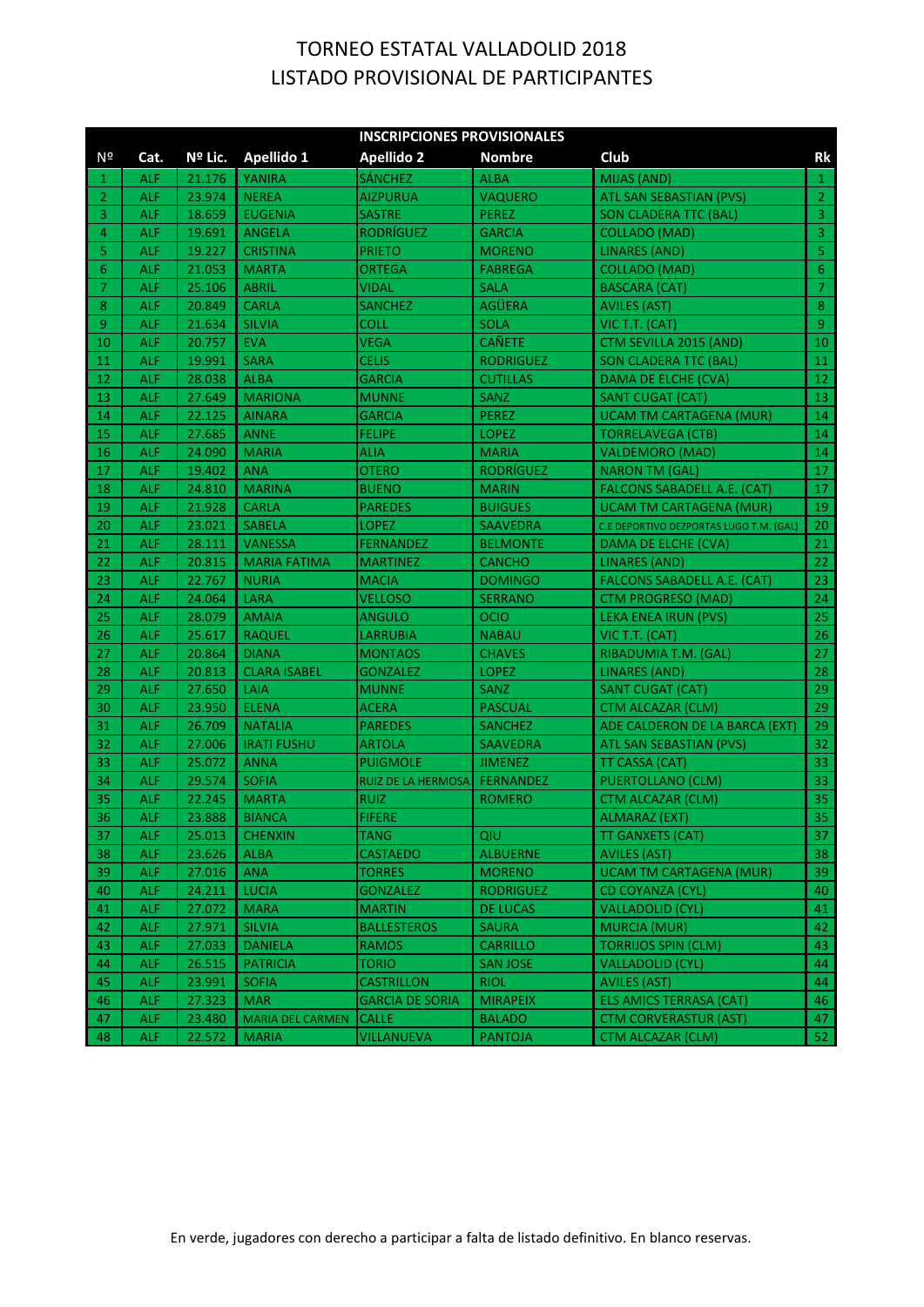|                | <b>INSCRIPCIONES PROVISIONALES</b> |                  |                       |                         |                         |                                        |                  |  |  |
|----------------|------------------------------------|------------------|-----------------------|-------------------------|-------------------------|----------------------------------------|------------------|--|--|
| Nº             | Cat.                               | Nº Lic.          | Apellido 1            | <b>Apellido 2</b>       | <b>Nombre</b>           | Club                                   | Rk               |  |  |
| 1              | <b>INM</b>                         | 17.694           | <b>ARNAU</b>          | <b>PONS</b>             | <b>SANUY</b>            | <b>CETT ESPARRAGUERA (CAT)</b>         | $\mathbf{1}$     |  |  |
| $\overline{2}$ | <b>INM</b>                         | 18.012           | <b>MIGUEL ANGEL</b>   | <b>PANTOJA</b>          | <b>ANDRADE</b>          | <b>CDE TENIS MESA PARLA (MAD)</b>      | $\overline{2}$   |  |  |
| 3              | <b>INM</b>                         | 20.734           | <b>IKER</b>           | <b>MARTINEZ</b>         | <b>CATALAN</b>          | ATL SAN SEBASTIAN (PVS)                | $\overline{3}$   |  |  |
| 4              | <b>INM</b>                         | 20.061           | <b>SALVADOR</b>       | <b>RECHE</b>            | <b>VAZQUEZ</b>          | <b>CTM BAZA (AND)</b>                  | $\overline{4}$   |  |  |
| 5              | <b>INM</b>                         | 18.284           | <b>NORBERT</b>        | <b>TAULER</b>           | <b>ALSINA</b>           | L'ESCALA (CAT)                         | $\overline{5}$   |  |  |
| 6              | <b>INM</b>                         | 19.868           | <b>ANGEL</b>          | RODRIGUEZ               | <b>SAN EMETERIO</b>     | <b>TORRELAVEGA (CTB)</b>               | $\sqrt{6}$       |  |  |
| 7              | <b>INM</b>                         | 16.808           | <b>IKER</b>           | GONZALEZ H.             | <b>HERNANDEZ</b>        | L'ESCALA (CAT)                         | $\mathcal{I}$    |  |  |
| 8              | <b>INM</b>                         | 20.769           | <b>RAUL</b>           | <b>FLORES</b>           | <b>MARTINEZ</b>         | <b>VEGAS DEL GENIL (AND)</b>           | $\overline{7}$   |  |  |
| 9              | <b>INM</b>                         | 19.572           | <b>FABIO</b>          | CALVO                   | <b>MANZANO</b>          | <b>LEGANES (MAD)</b>                   | $\overline{9}$   |  |  |
| 10             | <b>INM</b>                         | 21.851           | <b>JOSE CARLOS</b>    | GUILLOT                 | <b>RUIZ</b>             | <b>IES LA TORRETA ELDA (CVA)</b>       | 10               |  |  |
| 11             | <b>INM</b>                         | 16.795           | PAU                   | LLORET                  | <b>RIGAT</b>            | <b>CTT BADALONA (CAT)</b>              | 11               |  |  |
| 12             | <b>INM</b>                         | 19.913           | <b>IKER</b>           | <b>GARCIA</b>           | <b>PRIETO</b>           | LEKA ENEA IRUN (PVS)                   | 11               |  |  |
| 13             | <b>INM</b>                         | 19.883           | <b>ÁLVARO</b>         | FERNÁNDEZ               | <b>AGENJO</b>           | 150 AÑOS - DON BENITO (EXT)            | 13               |  |  |
| 14             | <b>INM</b>                         | 19.866           | <b>ALBERTO</b>        | LÓPEZ                   | <b>GAVILÁN</b>          | <b>CDE TENIS MESA PARLA (MAD)</b>      | 14               |  |  |
| 15             | <b>INM</b>                         | 16.657           | <b>DIEGO</b>          | VARELA                  | <b>SUAREZ</b>           | <b>CLUB DEL MAR (GAL)</b>              | 14               |  |  |
| 16             | <b>INM</b>                         | 17.110           | <b>JUAN FRANCISCO</b> | LOPEZ                   | <b>BALLESTA</b>         | EL PALMAR (MUR)                        | 16               |  |  |
| 17             | <b>INM</b>                         | 18.376           | <b>DIEGO</b>          | LILLO                   | <b>BORDAJANDI</b>       | ALICANTE TM (CVA)                      | 17               |  |  |
| 18             | <b>INM</b>                         | 21.610           | <b>RAUL DANIEL</b>    | IANCU                   |                         | <b>CETT ESPARRAGUERA (CAT)</b>         | 18               |  |  |
| 19             | <b>INM</b>                         | 22.596           | <b>ANDER</b>          | <b>CEPAS</b>            | <b>ZAPICO</b>           | ATL SAN SEBASTIAN (PVS)                | 19               |  |  |
| 20             | <b>INM</b>                         | 23.553           | <b>ENRIQUE</b>        | <b>LIMONTA</b>          | <b>SAEZ</b>             | EL PALMAR (MUR)                        | 19               |  |  |
| 21             | <b>INM</b>                         | 20.419           | <b>SERGIO</b>         | <b>RIVERO</b>           | <b>BLANCO</b>           | LAS ROZAS (MAD)                        | 21               |  |  |
| 22             | <b>INM</b>                         | 20.398           | <b>ANDREU</b>         | PUIGMOLE                | <b>JIMENEZ</b>          | TT CASSA (CAT)                         | 22               |  |  |
| 23             | <b>INM</b>                         | 20.918           | <b>PEDRO</b>          | FERNANDEZ               | <b>QUEVEDO</b>          | <b>TORRELAVEGA (CTB)</b>               | 22               |  |  |
| 24             | <b>INM</b>                         | 19.499           | <b>GABRIEL</b>        | DE OLEZA                | <b>PALMER</b>           | <b>SON CLADERA TTC (BAL)</b>           | 24               |  |  |
| 25             | <b>INM</b>                         | 19.884           | <b>ALEJANDRO</b>      | <b>HERRERO</b>          | FERNÁNDEZ               | 150 AÑOS - DON BENITO (EXT)            | 25               |  |  |
| 26             | <b>INM</b>                         | 19.780           | <b>ALBERTO</b>        | <b>POMARES</b>          | <b>GALLARDO</b>         | DAMA DE ELCHE (CVA)                    | 26               |  |  |
| 27             | <b>INM</b>                         | 21.296           | <b>AIMAR</b>          | <b>CHAMORRO</b>         | <b>BLANCO</b>           | LEKA ENEA IRUN (PVS)                   | 27               |  |  |
| 28             | <b>INM</b>                         | 21.229           | <b>JOSE</b>           | <b>DIAZ</b>             | <b>BARRAGAN</b>         | <b>LINARES (AND)</b>                   | 27               |  |  |
| 29             | <b>INM</b>                         | 19.000           | <b>SERGIO</b>         | <b>BOCANEGRA</b>        | <b>GALVAN</b>           | CTT BADALONA (CAT)                     | 29               |  |  |
| 30             | <b>INM</b>                         | 16.939           | <b>PEDRO</b>          | <b>CASTRO</b>           | <b>SALGADO</b>          | <b>OROSO TM (GAL)</b>                  | 30               |  |  |
| 31             | <b>INM</b>                         | 21.305           | <b>ALBERTO</b>        | <b>CASTELLANO</b>       | <b>GONZALEZ</b>         | <b>LINARES (AND)</b>                   | 31               |  |  |
| 32             | <b>INM</b>                         | 21.733           | <b>MIKEL</b>          | ANGULO                  | <b>OCIO</b>             | <b>LEKA ENEA IRUN (PVS)</b>            | 32               |  |  |
| 33             | <b>INM</b>                         | 19.847           | <b>ROBERTO</b>        | <b>FRANCES</b>          | <b>SELAS</b>            | MIGUELTURRA (CLM)                      | 32               |  |  |
| 34             | <b>INM</b>                         | 17.801           | <b>PEDRO</b>          | <b>NAVARRO</b>          | <b>SERRANO</b>          | <b>CTM BAZA (AND)</b>                  | 34               |  |  |
| 35             | <b>INM</b>                         | 26.154           | <b>RENATO DAVID</b>   | PIMENTEL                | <b>ESPINOZA</b>         | <b>CETT ESPARRAGUERA (CAT)</b>         | 35               |  |  |
| 36             | <b>INM</b>                         | 19.791           | ÁNGEL                 | <b>OLAYA</b>            | <b>BERNABÉU</b>         | <b>IES LA TORRETA ELDA (CVA)</b>       | 36               |  |  |
| -37            | <b>INM</b>                         | 19.998           | <b>SERGI</b>          | GÓMEZ                   | <b>PERIS</b>            | <b>CTT POBLA DE VALLBONA (CVA)</b>     | 37               |  |  |
| 38             | <b>INM</b>                         | 19.915           | <b>IVAN</b>           | <b>MARTIN</b>           | <b>SANCHO</b>           | CD POBLA DE FARNALS (CVA)              | 38               |  |  |
| 39             | <b>INM</b>                         | 21.784           | <b>HUGO</b>           | <b>HERRERO</b>          | <b>CERCADILLO</b>       | <b>VALDEMORO (MAD)</b>                 | 39               |  |  |
| 40             | <b>INM</b>                         | 20.426           | <b>ALEJANDRO</b>      | <b>LOPEZ</b>            | ABELLANEDA              | <b>CLUB TOTANA TM (MUR)</b>            | 40               |  |  |
| 41             | <b>INM</b>                         | 19.059           | <b>JOEL</b>           | <b>QUEVEDO</b>          | <b>BENITO</b>           | <b>TORRELAVEGA (CTB)</b>               | 41               |  |  |
| 42             | <b>INM</b>                         | 21.943           | <b>ALVARO</b>         | <b>BENITEZ</b>          | DE LA FUENTE            | SAN SEBASTIAN REYES (MAD)              | 41               |  |  |
| 43             | <b>INM</b>                         | 25.698           | <b>JOEL</b>           | <b>RUBIO</b>            | <b>CORTADA</b>          | <b>CTT BORGES (CAT)</b>                | 43               |  |  |
| 44             | <b>INM</b>                         | 20.889           | <b>VALENTINO</b>      | <b>ANGELOV</b>          |                         | <b>CTT ALTEA (CVA)</b>                 | 44               |  |  |
| 45             | <b>INM</b>                         | 22.361           | <b>JESUS</b>          | NUÑEZ                   | <b>MARIÑO</b>           | 150 AÑOS - DON BENITO (EXT)            | 45               |  |  |
| 46             | <b>INM</b>                         | 23.940           | <b>MAURICIO</b>       | <b>LA ROSA</b>          | <b>SUAREZ</b>           | <b>SCHOOL ZARAGOZA (ARA)</b>           | 45               |  |  |
| 47             | <b>INM</b>                         | 25.634           | <b>IVAN</b>           | VELEZ                   | <b>GONZALEZ</b>         | ATENEU 1.882 (CAT)                     | 45               |  |  |
| 48<br>49       | <b>INM</b>                         | 24.151           | <b>FRANCISCO</b>      | <b>MARTIN</b>           | <b>MARTIN</b>           | VALLADOLID (CYL)                       | <b>INV</b><br>48 |  |  |
|                | <b>INM</b>                         | 18.124           | PAU<br>PEIO           | PALAU                   | PIJUAN                  | CTT BORGES (CAT)                       | 49               |  |  |
| 50<br>51       | <b>INM</b><br><b>INM</b>           | 21.740<br>23.509 | BIEL                  | ECEIZA<br><b>GIMENO</b> | SARASOLA<br><b>FONT</b> | LEKA ENEA IRUN (PVS)<br>VIC T.T. (CAT) | 49               |  |  |
| 52             | <b>INM</b>                         | 19.263           | <b>ENRIC</b>          | <b>BARCELO</b>          | MAS                     | CTT RIPOLLET (CAT)                     | 53               |  |  |
| 53             | <b>INM</b>                         | 25.775           | ERIC                  | TORNE                   | CUNILLERA               | CTT BORGES (CAT)                       | 56               |  |  |
|                |                                    |                  |                       |                         |                         |                                        |                  |  |  |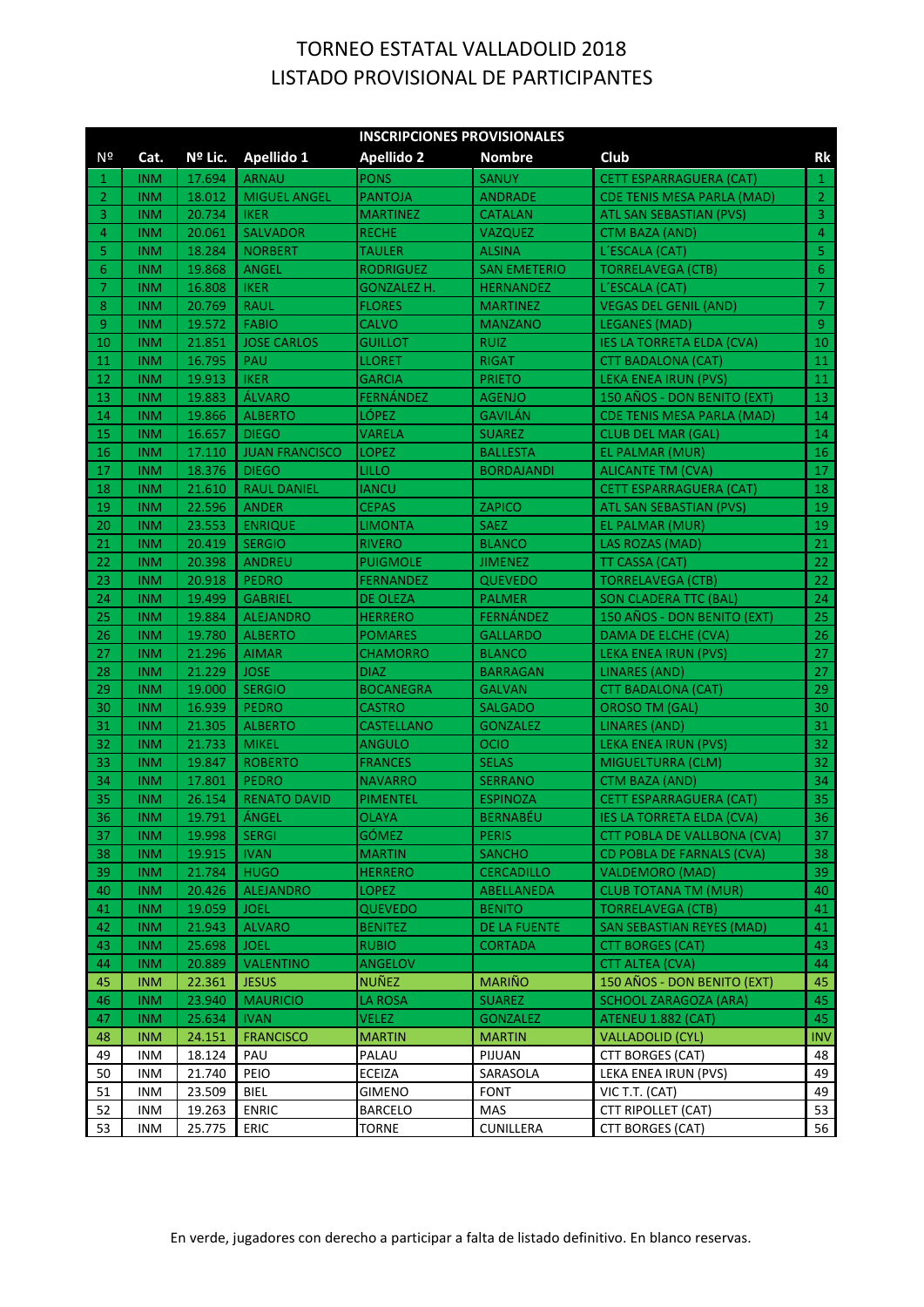|                       |            |         |                     | <b>INSCRIPCIONES PROVISIONALES</b> |                          |                                 |                         |
|-----------------------|------------|---------|---------------------|------------------------------------|--------------------------|---------------------------------|-------------------------|
| Nº                    | Cat.       | Nº Lic. | Apellido 1          | <b>Apellido 2</b>                  | <b>Nombre</b>            | Club                            | Rk                      |
| 1                     | <b>INF</b> | 19.220  | <b>ANA</b>          | <b>PEDREGOSA</b>                   | <b>LADRON DE GUEVARA</b> | C.R. MOTRIL (AND)               | $\mathbf{1}$            |
| $\mathbf{2}^{\prime}$ | <b>INF</b> | 15.670  | <b>AINHOA</b>       | <b>CRISTOBAL</b>                   | <b>HUERTAS</b>           | TT CASSA (CAT)                  | $\overline{2}$          |
| 3                     | <b>INF</b> | 17.866  | <b>MARIA</b>        | LOPÉZ                              | <b>BERNAL</b>            | <b>FUENLABRADA TEAM (MAD)</b>   | $\overline{3}$          |
| 4                     | <b>INF</b> | 21.876  | <b>ANDREA</b>       | <b>CHAVES</b>                      | <b>CASUSO</b>            | <b>ANTONIO MENDOZA (CTB)</b>    | $\overline{4}$          |
| 5                     | <b>INF</b> | 16.388  | <b>JANA</b>         | <b>RIERA</b>                       | <b>MOLONS</b>            | TRAMUNTANA (CAT)                | $\overline{\mathbf{5}}$ |
| 6                     | <b>INF</b> | 19.151  | <b>MERCEDES</b>     | <b>FERNANDEZ</b>                   | <b>GAINZA</b>            | C.R. MOTRIL (AND)               | $6 \overline{6}$        |
| 7                     | <b>INF</b> | 18.412  | <b>LUISA</b>        | <b>PINTOS</b>                      | <b>BARREIRO</b>          | AD VINCIOS (GAL)                | $\sqrt{6}$              |
| 8                     | <b>INF</b> | 20.200  | <b>ALEJANDRA</b>    | <b>GABALDON</b>                    | <b>ALCANTARILLA</b>      | <b>MEDITERRANEO (CVA)</b>       | $\,$ 8 $\,$             |
| 9                     | <b>INF</b> | 25.945  | <b>CLAUDIA</b>      | <b>PEREZ</b>                       | <b>PUJOL</b>             | <b>TRAMUNTANA (CAT)</b>         | $\overline{9}$          |
| 10                    | <b>INF</b> | 20.151  | <b>ADRIANA</b>      | <b>BREVA</b>                       | ZARAGOZA                 | <b>MEDITERRANEO (CVA)</b>       | 10                      |
| 11                    | <b>INF</b> | 19.486  | <b>CELIA</b>        | <b>DELGADO</b>                     | <b>AUSIN</b>             | <b>BURGOS TM (CYL)</b>          | 11                      |
| 12                    | <b>INF</b> | 21.177  | <b>MARINA</b>       | <b>SÁNCHEZ</b>                     | <b>NECHYPORENKO</b>      | <b>MIJAS (AND)</b>              | 12                      |
| 13                    | <b>INF</b> | 24.811  | <b>ANNA</b>         | AROMI                              | <b>ENRICH</b>            | <b>TRAMUNTANA (CAT)</b>         | 13                      |
| 14                    | <b>INF</b> | 20.091  | <b>ANA</b>          | <b>DE LA MATA</b>                  | <b>HERREROS</b>          | <b>COLLADO (MAD)</b>            | 14                      |
| 15                    | <b>INF</b> | 22.447  | <b>JUNE</b>         | <b>GARCIA</b>                      | <b>BELLO</b>             | LEKA ENEA IRUN (PVS)            | 15                      |
| 16                    | <b>INF</b> | 19.228  | <b>LUCIA</b>        | <b>AGUAYO</b>                      | <b>RUIZ</b>              | <b>LINARES (AND)</b>            | 15                      |
| 17                    | <b>INF</b> | 16.148  | <b>LORENA</b>       | GIL                                | <b>GOMEZ</b>             | SANTA EULARIA (BAL)             | 17                      |
| 18                    | <b>INF</b> | 18.133  | ABRIL               | <b>GONZÁLEZ</b>                    | <b>SÁNCHEZ</b>           | CTM SEVILLA 2015 (AND)          | 18                      |
| 19                    | <b>INF</b> | 22.800  | <b>BEATRIZ</b>      | <b>AREVALO</b>                     | <b>ALVES</b>             | <b>VILLALBILLA (MAD)</b>        | 18                      |
| 20                    | <b>INF</b> | 20.400  | <b>CLAUDIA</b>      | <b>CURQUEJO</b>                    | <b>DOMENECH</b>          | TT CASSA (CAT)                  | 20                      |
| 21                    | <b>INF</b> | 19.714  | <b>LAURA</b>        | <b>RODRIGUEZ</b>                   | <b>BARREIRO</b>          | <b>CINANIA TM (GAL)</b>         | 20                      |
| 22                    | <b>INF</b> | 22.264  | <b>MAR</b>          | <b>RIVAS</b>                       | <b>PIDRE</b>             | <b>MONTE PORREIRO (GAL)</b>     | 22                      |
| 23                    | <b>INF</b> | 21.095  | <b>LORENA</b>       | GOMEZ-VAZQUEZ                      | <b>ALVAREZ</b>           | <b>UCAM TM CARTAGENA (MUR)</b>  | 22                      |
| 24                    | <b>INF</b> | 19.272  | <b>ELVIRA FIONA</b> | <b>RAD</b>                         | <b>HIND</b>              | <b>BURGOS TM (CYL)</b>          | 25                      |
| 25                    | <b>INF</b> | 20.816  | <b>CANDELA</b>      | <b>MARTÍNEZ</b>                    | PAZ-ALBO                 | <b>COLLADO (MAD)</b>            | 27                      |
| 26                    | <b>INF</b> | 21.520  | <b>JULIA</b>        | <b>HIGUERAS</b>                    | <b>GARCIA</b>            | NATACIO MATARO (CAT)            | 28                      |
| 27                    | <b>INF</b> | 21.982  | <b>LAURA</b>        | <b>GARCIA</b>                      | <b>GARCIA</b>            | <b>MIJAS (AND)</b>              | 28                      |
| 28                    | <b>INF</b> | 21.308  | <b>ANA</b>          | <b>GONZALEZ</b>                    | <b>ANTÓN</b>             | <b>MOSTOLES (MAD)</b>           | 30                      |
| 29                    | <b>INF</b> | 19.107  | <b>LUCIA</b>        | <b>LOPEZ</b>                       | <b>CUENCA</b>            | <b>CLUB PRIEGO TM (AND)</b>     | 31                      |
| 30                    | <b>INF</b> | 20.085  | <b>SARA</b>         | <b>MARTINEZ</b>                    | <b>SANCHEZ</b>           | LEKA ENEA IRUN (PVS)            | 31                      |
| 31                    | <b>INF</b> | 23.614  | <b>ANA</b>          | <b>PUENTE</b>                      | <b>PEREZ</b>             | I.E.S. PADRE ISLA (CYL)         | 31                      |
| 32                    | <b>INF</b> | 19.854  | <b>ITZIAR</b>       | <b>DOPICO</b>                      | <b>MARTINEZ</b>          | <b>LUARCA TM (AST)</b>          | 34                      |
| 33                    | <b>INF</b> | 22.429  | <b>MARINA</b>       | TUR                                | <b>RAMON</b>             | <b>SANTA EULARIA (BAL)</b>      | 35                      |
| 34                    | <b>INF</b> | 27.381  | <b>ALMUDENA</b>     | <b>FERNANDEZ</b>                   | <b>MORALES</b>           | <b>CDB TM CIUDAD REAL (CLM)</b> | 36                      |
| 35                    | <b>INF</b> | 21.178  | <b>NURIA</b>        | LARGO                              | <b>ROMAN</b>             | <b>LOS TRES BALCONES (EXT)</b>  | 36                      |
| 36                    | INF.       | 25.052  | <b>ANDREA</b>       | <b>FERRER</b>                      | <b>TORRENT</b>           | TT CASSA (CAT)                  | 38                      |
| 37                    | INF.       | 21.927  | <b>ANDREA</b>       | <b>MARIN</b>                       | <b>BUIGUES</b>           | <b>UCAM TM CARTAGENA (MUR)</b>  | 39                      |
| 38                    | <b>INF</b> | 20.610  | <b>AMANDA</b>       | <b>CHENOLL</b>                     | <b>GONZALEZ</b>          | <b>LINARES (AND)</b>            | 39                      |
| 39                    | <b>INF</b> | 25.650  | <b>ELISABETH</b>    | <b>CABANAS</b>                     | <b>MONFORT</b>           | <b>NATACIO MATARO (CAT)</b>     | 41                      |
| 40                    | <b>INF</b> | 19.855  | <b>ELENA</b>        | <b>FERNANDEZ</b>                   | <b>PEREZ</b>             | <b>LUARCA TM (AST)</b>          | 42                      |
| 41                    | <b>INF</b> | 22.472  | <b>MAIALEN</b>      | <b>GARCIA</b>                      | <b>PRIETO</b>            | LEKA ENEA IRUN (PVS)            | 43                      |
| 42                    | INF.       | 19.818  | <b>MARIA</b>        | <b>RUIZ</b>                        | <b>VERA</b>              | PUERTOLLANO (CLM)               | 44                      |
| 43                    | INF.       | 25.462  | <b>MARTA</b>        | PEÑARANDO                          | <b>BAREA</b>             | <b>CTT RIPOLLET (CAT)</b>       | 45                      |
| 44                    | <b>INF</b> | 25.459  | <b>JUDITH</b>       | <b>GUTIERREZ</b>                   | <b>PUIG</b>              | CTT RIPOLLET (CAT)              | 46                      |
| 45                    | <b>INF</b> | 26.389  | <b>CLARA-JONIA</b>  | OLIVERA                            | <b>MOYANO</b>            | EL CERCLE (CAT)                 | 47                      |
| 46                    | INF        | 20.770  | <b>VERONICA</b>     | <b>RIESGO</b>                      | <b>RODRIGUEZ</b>         | <b>LUARCA TM (AST)</b>          | 48                      |
| 47                    | <b>INF</b> | 23.677  | <b>LUCIA</b>        | <b>DOMINGUEZ</b>                   | <b>HEDUY</b>             | <b>AD VINCIOS (GAL)</b>         | 48                      |
| 48                    | <b>INF</b> | 24.021  | <b>CARLOTA</b>      | <b>SANCHEZ PORTAL</b>              | <b>PLATERO</b>           | <b>OLIAS (CLM)</b>              | 54                      |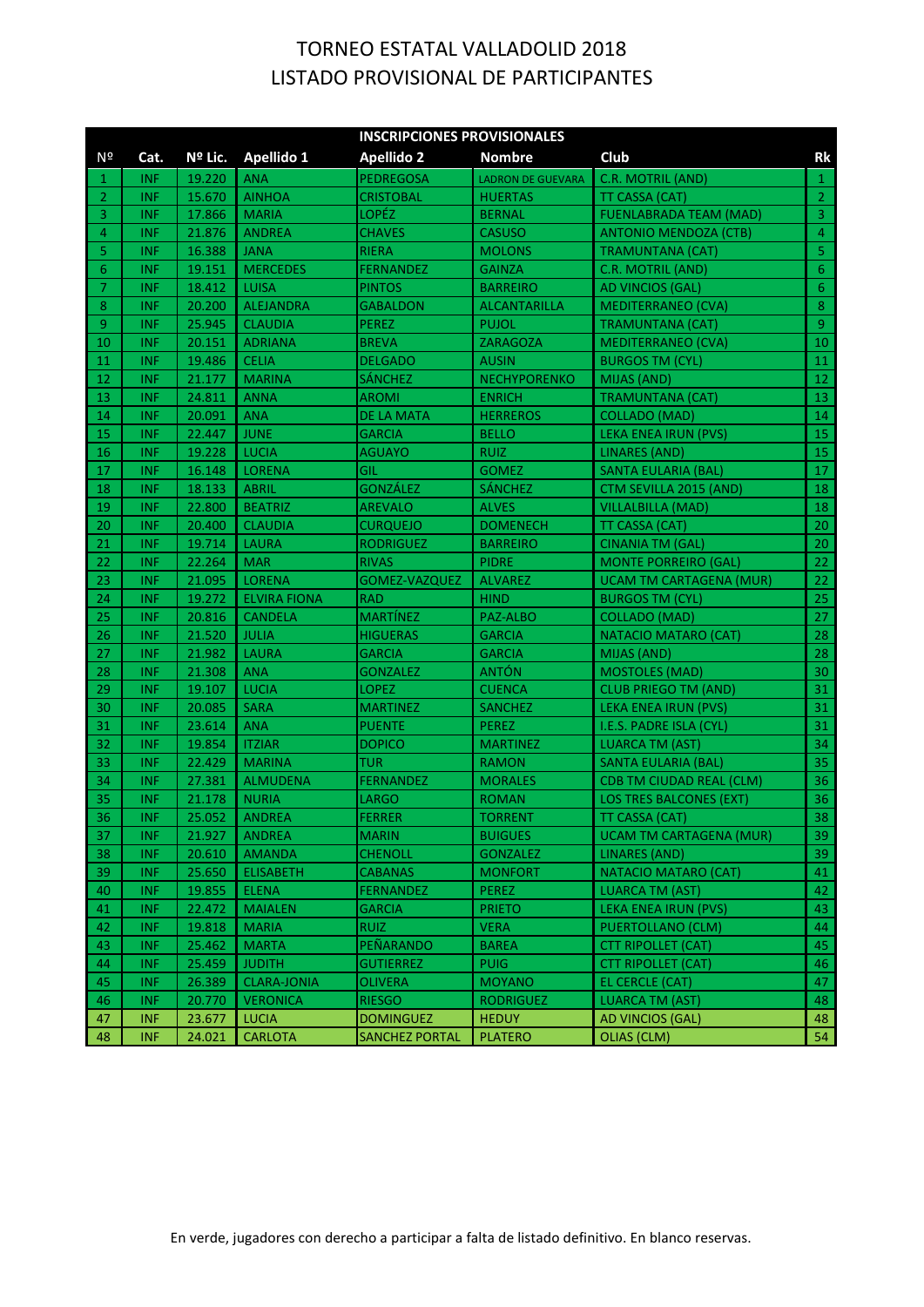|          | <b>INSCRIPCIONES PROVISIONALES</b> |                  |                                 |                          |                         |                                           |                  |  |  |
|----------|------------------------------------|------------------|---------------------------------|--------------------------|-------------------------|-------------------------------------------|------------------|--|--|
| Nº       | Cat.                               | Nº Lic.          | Apellido 1                      | <b>Apellido 2</b>        | <b>Nombre</b>           | Club                                      | Rk               |  |  |
| 1        | <b>JUM</b>                         | 10.160           | <b>FRANCISCO MIGUEL</b>         | <b>RUIZ</b>              | <b>RODRIGUEZ</b>        | <b>BURGOS TM (CYL)</b>                    | $\mathbf{1}$     |  |  |
| 2        | <b>JUM</b>                         | 17.948           | <b>ALBERTO</b>                  | LILLO                    | <b>BORDAJANDI</b>       | <b>ALICANTE TM (CVA)</b>                  | $\overline{2}$   |  |  |
| 3        | <b>JUM</b>                         | 16.367           | <b>SERGI</b>                    | GRAU                     | <b>HARO</b>             | NATACIO MATARO (CAT)                      | $\overline{3}$   |  |  |
| 4        | <b>JUM</b>                         | 17.779           | <b>JON ANDER</b>                | <b>GUERRICABEITIA</b>    | <b>ECHEVARRIA</b>       | LEKA ENEA IRUN (PVS)                      | $\overline{4}$   |  |  |
| 5        | <b>JUM</b>                         | 10.788           | <b>FRANCISCO</b>                | <b>VIVANCOS</b>          | <b>PEREZ</b>            | <b>CTM CIUDAD DE GRANADA (AND)</b>        | $\overline{4}$   |  |  |
| 6        | <b>JUM</b>                         | 10.444           | <b>JAVIER</b>                   | SORIA                    | <b>MARTINEZ</b>         | <b>COLLADO (MAD)</b>                      | 6                |  |  |
| 7        | <b>JUM</b>                         | 19.550           | <b>ARNAU</b>                    | <b>ROCA</b>              | <b>SALA</b>             | OLOT (CAT)                                | $\overline{7}$   |  |  |
| 8        | <b>JUM</b>                         | 10.081           | <b>JAVIER</b>                   | <b>VALERO</b>            | <b>MANZANARES</b>       | <b>CDTM CARTAGENA (MUR)</b>               | $\,8\,$          |  |  |
| 9        | <b>JUM</b>                         | 16.181           | <b>MARC</b>                     | GUTIÉRREZ                | <b>MAZÓN</b>            | <b>ALICANTE TM (CVA)</b>                  | $\overline{9}$   |  |  |
| 10       | <b>JUM</b>                         | 29.353           | <b>PEDRO DAVID</b>              | <b>GRANKO</b>            | <b>MARQUEZ</b>          | CD TM PEÑASKAL (PVS)                      | $\overline{9}$   |  |  |
| 11       | <b>JUM</b>                         | 18.940           | <b>ALBERT</b>                   | VILARDELL                | <b>HIDALGO</b>          | CTT RIPOLLET (CAT)                        | 11               |  |  |
| 12       | <b>JUM</b>                         | 14.625           | <b>MIGUEL</b>                   | NUÑEZ                    | <b>TAPIA</b>            | <b>BURGOS TM (CYL)</b>                    | 11               |  |  |
| 13       | <b>JUM</b>                         | 19.188           | <b>DIEGO</b>                    | SALAZAR                  | <b>DEL TORO</b>         | <b>CTM BAZA (AND)</b>                     | 13               |  |  |
| 14       | <b>JUM</b>                         | 18.487           | <b>DANIEL</b>                   | <b>BAILON</b>            | <b>CERRADILLO</b>       | <b>COLLADO (MAD)</b>                      | 14               |  |  |
| 15       | <b>JUM</b>                         | 16.381           | <b>MARTI</b>                    | <b>PELACHS</b>           | <b>MONELL</b>           | C.T.T. VILABLAREIX (CAT)                  | 15               |  |  |
| 16       | <b>JUM</b>                         | 18.622           | <b>JUAN PEDRO</b>               | SANCHEZ                  | <b>TERRONES</b>         | CDTM CARTAGENA (MUR)                      | 16               |  |  |
| 17       | <b>JUM</b>                         | 7.583            | <b>PEDRO</b>                    | FERNANDEZ                | <b>MATEO</b>            | <b>MONTE PORREIRO (GAL)</b>               | 17               |  |  |
| 18       | <b>JUM</b>                         | 10.198           | <b>DANIEL</b>                   | GOMEZ                    | <b>SANDONIS</b>         | <b>VALLADOLID (CYL)</b>                   | 18               |  |  |
| 19       | <b>JUM</b>                         | 17.879           | <b>JUAN</b>                     | <b>PEREZ</b>             | <b>CHICO</b>            | LAS ROZAS (MAD)                           | 19               |  |  |
| 20       | <b>JUM</b>                         | 20.518           | <b>XAVIER</b>                   | <b>CASADEVALL</b>        | <b>CARRILERO</b>        | LLUISOS DE GRACIA (CAT)                   | 20               |  |  |
| 21       | <b>JUM</b>                         | 10.861           | <b>GUILLERMO</b>                | <b>CUESTA</b>            | <b>FUENTES</b>          | <b>CTM CIUDAD DE GRANADA (AND)</b>        | 21               |  |  |
| 22       | <b>JUM</b>                         | 16.188           | <b>JOSÉ IGNACIO</b>             | <b>VIDAURRE</b>          | <b>PORRAS</b>           | <b>OBERENA (NAV)</b>                      | 22               |  |  |
| 23       | <b>JUM</b>                         | 21.104           | RAÚL                            | <b>MORENO</b>            | <b>MERIN</b>            | ALICANTE TM (CVA)                         | 23               |  |  |
| 24       | <b>JUM</b>                         | 16.505           | <b>DANIEL</b>                   | LOPEZ                    | <b>GONZALEZ</b>         | <b>CTM VICAR (AND)</b>                    | 24               |  |  |
| 25       | <b>JUM</b>                         | 16.078           | <b>ANDRES</b>                   | <b>TORRES</b>            | <b>VIDAL</b>            | <b>AD VINCIOS (GAL)</b>                   | 24               |  |  |
| 26       | <b>JUM</b>                         | 10.787           | <b>ALBERTO</b>                  | <b>RODRÍGUEZ</b>         | <b>HENARES</b>          | <b>VEGAS DEL GENIL (AND)</b>              | 26               |  |  |
| 27       | <b>JUM</b>                         | 15.164           | ORIOL                           | LARIO                    | <b>DEVESA</b>           | NATACIO MATARO (CAT)                      | 26               |  |  |
| 28       | <b>JUM</b>                         | 21.756           | <b>JUAN</b>                     | OLAZABAL                 | <b>MONTERO</b>          | PONTIKA ORERETA (PVS)                     | 28               |  |  |
| 29       | <b>JUM</b>                         | 19.671           | <b>JOSÉ ANTONIO</b>             | <b>IMEDIO</b>            | PASAMÓN                 | <b>ALCOBENDAS (MAD)</b>                   | 29               |  |  |
| 30       | <b>JUM</b>                         | 15.142           | <b>ADRIA</b>                    | <b>FERNANDEZ</b>         | <b>SANCHEZ</b>          | CTT BADALONA (CAT)                        | 30               |  |  |
| 31       | <b>JUM</b>                         | 21.752           | <b>HODEI</b>                    | <b>MANCHA</b>            | <b>MINGUEZ</b>          | LEKA ENEA IRUN (PVS)                      | 31               |  |  |
| 32       | <b>JUM</b>                         | 22.699           | <b>JULIO</b>                    | <b>GARCIA</b>            | <b>FERNANDEZ</b>        | <b>CTM CIUDAD DE GRANADA (AND)</b>        | 31               |  |  |
| 33       | <b>JUM</b>                         | 15.541           | <b>MARIO</b>                    | CALLE                    | <b>GARCIA</b>           | LAS ROZAS (MAD)                           | 33               |  |  |
| 34       | <b>JUM</b>                         | 18.342           | LEO                             | <b>PUERTA</b>            | <b>BOTELLA</b>          | <b>PALMA TT (BAL)</b>                     | 34               |  |  |
| 35       | <b>JUM</b>                         | 18.566           | <b>RAUL</b>                     | <b>GOMEZ</b>             | <b>DEL OLMO</b>         | <b>VALLADOLID (CYL)</b>                   | 35               |  |  |
| 36       | <b>JUM</b>                         | 19.484           | <b>JESÚS</b>                    | LÓPEZ                    | <b>GAVILÁN</b>          | CDE TENIS MESA PARLA (MAD)                | 36               |  |  |
| -37      | <b>JUM</b>                         | 14.895           | <b>ADRIAN</b>                   | <b>ANTEQUERA</b>         | <b>PALACIOS</b>         | <b>LINARES (AND)</b>                      | 36               |  |  |
| 38       | <b>JUM</b>                         | 19.150           | <b>ALVARO</b>                   | <b>GAINZA</b>            | <b>RODRIGUEZ</b>        | LAS ROZAS (MAD)                           | 38               |  |  |
| 39       | <b>JUM</b>                         | 18.538           | <b>MIKEL</b>                    | <b>IZKUE</b>             | <b>URDÁNIZ</b>          | <b>OBERENA (NAV)</b>                      | 39               |  |  |
| 40       | <b>JUM</b>                         | 17.881           | <b>GONZALO</b>                  | <b>HERRANZ</b>           | <b>DE FRANCISCO</b>     | <b>CTM PROGRESO (MAD)</b>                 | 40               |  |  |
| 41       | <b>JUM</b>                         | 15.569           | <b>JAIME</b>                    | MORATA                   | FERNÁNDEZ               | COLLADO (MAD)                             | 41               |  |  |
| 42       | <b>JUM</b>                         | 18.334           | ANGEL                           | <b>AYUSO</b>             | <b>SERRA</b>            | COLLADO (MAD)                             | 41               |  |  |
| 43       | <b>JUM</b>                         | 16.363           | <b>CRISTIAN</b>                 | <b>FERNANDEZ</b>         | <b>MARTINEZ</b>         | <b>CTT MOLLERUSSA (CAT)</b>               | 43               |  |  |
| 44       | <b>JUM</b>                         | 18.699           | <b>RAUL</b>                     | CABALLERO                | <b>MONTES</b>           | TORRELAVEGA (CTB)                         | 44               |  |  |
| 45       | <b>JUM</b>                         | 19.147           | <b>PABLO</b>                    | <b>VIGO</b>              | <b>ALVAREZ</b>          | MIJAS (AND)                               | 45               |  |  |
| 46       | <b>JUM</b>                         | 19.105           | <b>ERNEST</b>                   | <b>RODRIGO</b>           | <b>MORENO</b>           | <b>CTT POBLA DE VALLBONA (CVA)</b>        | 45<br>48         |  |  |
| 47       | <b>JUM</b>                         | 20.737           | <b>ADRIAN</b>                   | <b>SERRANO</b>           | <b>RUBIO</b>            | IES LA TORRETA ELDA (CVA)                 |                  |  |  |
| 48<br>49 | <b>JUM</b><br><b>JUM</b>           | 19.092<br>16.439 | <b>ALBERTO</b><br><b>VICTOR</b> | MARTINEZ                 | <b>CAMPOS</b><br>ORDOÑO | VALLADOLID (CYL)                          | <b>INV</b><br>47 |  |  |
|          |                                    |                  | <b>ADRIA</b>                    | GOMEZ                    |                         | C.E.T.M. GETAFE (MAD)                     | 49               |  |  |
| 50<br>51 | <b>JUM</b><br><b>JUM</b>           | 16.384<br>17.431 | SANTIAGO                        | <b>POMMIER</b><br>MENDEZ | SALA<br><b>GARCIA</b>   | OLOT (CAT)<br><b>CLUB TOTANA TM (MUR)</b> | 51               |  |  |
| 52       | <b>JUM</b>                         | 16.440           | <b>JAVIER</b>                   | BAIDEZ                   | VALERO                  | ALICANTE TM (CVA)                         | 53               |  |  |
| 53       | <b>JUM</b>                         | 19.110           | <b>MARIO</b>                    | <b>CEBREIRO</b>          | SANCHEZ                 | AD VINCIOS (GAL)                          | 53               |  |  |
| 54       | JUM                                | 20.295           | DANIEL                          | CASTRO                   | <b>JIMENEZ</b>          | CN SABADELL (CAT)                         | 57               |  |  |
| 55       | <b>JUM</b>                         | 21.913           | <b>MARC</b>                     | ALEJANDRE                | <b>MORILLA</b>          | ALARO TENNIS TAULA CLUB (BAL)             | 60               |  |  |
|          |                                    |                  |                                 |                          |                         |                                           |                  |  |  |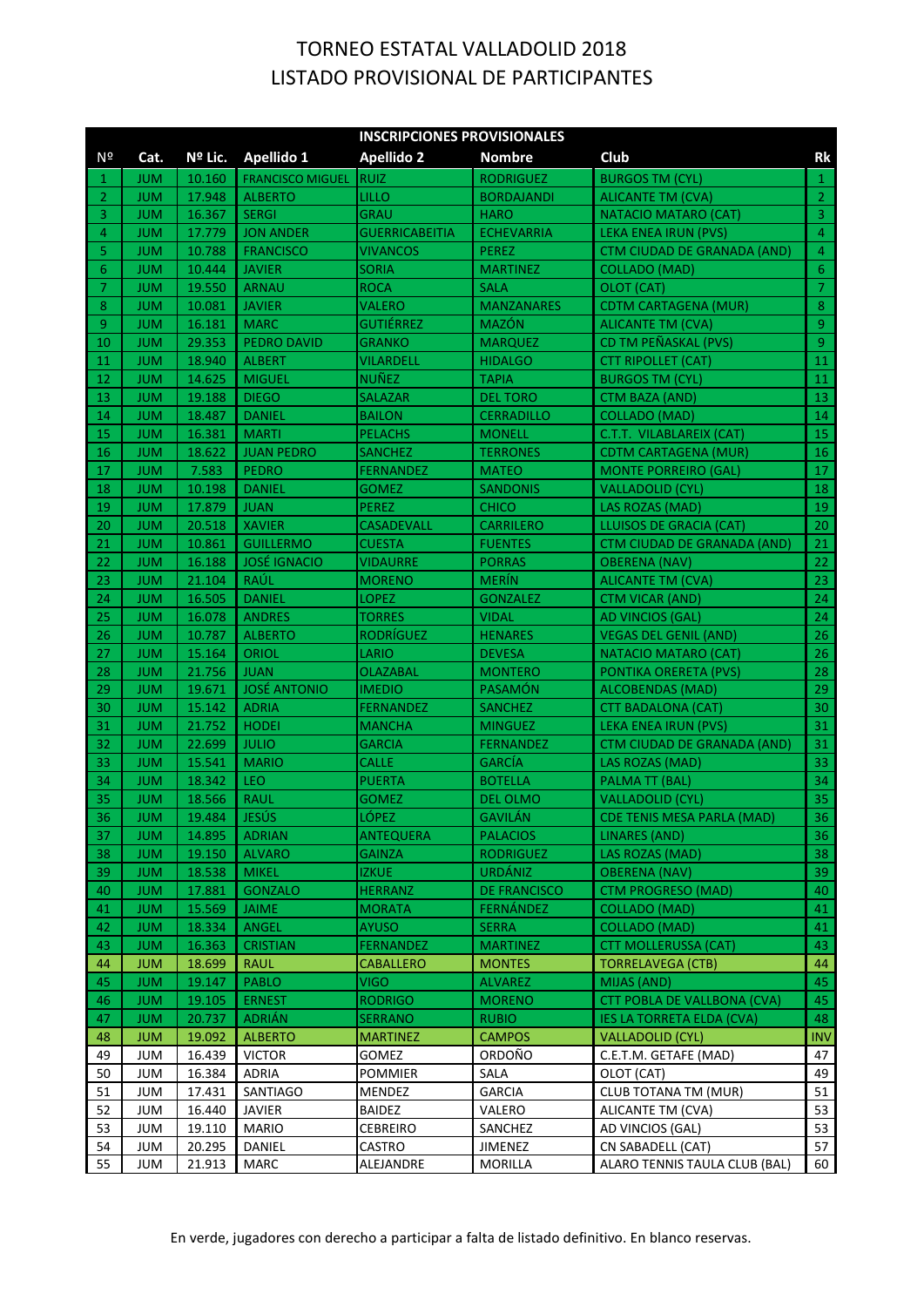|                      | <b>INSCRIPCIONES PROVISIONALES</b> |                 |                           |                                   |                                   |                                            |                |  |
|----------------------|------------------------------------|-----------------|---------------------------|-----------------------------------|-----------------------------------|--------------------------------------------|----------------|--|
| Nº                   | Cat.                               | Nº Lic.         | Apellido 1                | Apellido 2                        | <b>Nombre</b>                     | Club                                       | Rk             |  |
| 1                    | JUF.                               | 9.954           | <b>BELEN</b>              | <b>CALVO</b>                      | <b>MARTI</b>                      | LEKA ENEA IRUN (PVS)                       | $\mathbf{1}$   |  |
| 2                    | <b>JUF</b>                         | 17.877          | <b>NEREA</b>              | <b>GARCIA</b>                     | <b>MORENO</b>                     | VIC T.T. (CAT)                             | $\overline{2}$ |  |
| 3                    | <b>JUF</b>                         | 14.797          | <b>CARMEN</b>             | <b>HENARES</b>                    | <b>SÁNCHEZ</b>                    | <b>CLUB PRIEGO TM (AND)</b>                | $\overline{2}$ |  |
| 4                    | <b>JUF</b>                         | 17.434          | <b>CLAUDIA MARIA</b>      | <b>CANAY</b>                      | <b>CHAPARRO</b>                   | <b>CIDADE NARON TM (GAL)</b>               | $\overline{4}$ |  |
| 5                    | <b>JUF</b>                         | 23.323          | <b>ANA MARIA</b>          | VERTIZ                            | <b>PEREZ</b>                      | <b>CLUB PRIEGO TM (AND)</b>                | $\mathsf S$    |  |
| 6                    | <b>JUF</b>                         | 20.794          | <b>PAULA</b>              | GUTIERREZ                         | <b>CASCALES</b>                   | <b>RIVAS (MAD)</b>                         | $\sqrt{6}$     |  |
| 7                    | <b>JUF</b>                         | 16.527          | <b>NATALIA</b>            | <b>MIRAMONTES</b>                 | <b>MORCILO</b>                    | SANTA EULARIA (BAL)                        | $\overline{7}$ |  |
| 8                    | JUF.                               | 11.199          | <b>ANDREA</b>             | PÉREZ                             | RAMIREZ                           | HISPALIS (AND)                             | $\bf 8$        |  |
| 9                    | JUF.                               | 18.409          | <b>NOA</b>                | <b>BERNARDEZ</b>                  | <b>MACEIRA</b>                    | <b>MONTE PORREIRO (GAL)</b>                | $\overline{9}$ |  |
| 10                   | <b>JUF</b>                         | 16.213          | <b>EMMA</b>               | RUIZ                              | <b>PRADA</b>                      | <b>ALICANTE TM (CVA)</b>                   | 10             |  |
| 11                   | <b>JUF</b>                         | 9.186           | <b>JUDITH</b>             | <b>COBAS</b>                      | <b>PENA</b>                       | ARTEAL TM (GAL)                            | 10             |  |
| 12                   | <b>JUF</b>                         | 20.886          | <b>ELENA</b>              | <b>TENZA</b>                      | <b>PENALVA</b>                    | ALICANTE TM (CVA)                          | 10             |  |
| 13                   | <b>JUF</b>                         | 18.415          | <b>MIREIA</b>             | <b>PERETO</b>                     | <b>MARTINEZ</b>                   | <b>CTT RIPOLLET (CAT)</b>                  | 13             |  |
| 14                   | <b>JUF</b>                         | 10.552          | <b>NOELIA</b>             | SANTIAGO                          | <b>BARREIRO</b>                   | <b>MONTE PORREIRO (GAL)</b>                | 14             |  |
| 15                   | JUF.                               | 21.979          | <b>LUCIA</b>              | <b>PEDROSA</b>                    | <b>FERNANDEZ</b>                  | <b>MERCANTIL SEVILLA (AND)</b>             | 15             |  |
| 16                   | <b>JUF</b>                         | 14.559          | <b>ANDREA</b>             | GORDO                             | <b>CARRASCAL</b>                  | CTM PROGRESO (MAD)                         | 16             |  |
| 17                   | <b>JUF</b>                         | 18.905          | <b>NOA</b>                | <b>MUÑOZ</b>                      | <b>VILA</b>                       | VIC T.T. (CAT)                             | 16             |  |
| 18                   | <b>JUF</b>                         | 21.763          | <b>ANE</b>                | <b>RIBERA</b>                     | <b>ANTON</b>                      | LEKA ENEA IRUN (PVS)                       | 18             |  |
| 19                   | <b>JUF</b>                         | 9.875           | <b>ISABEL</b>             | RODRIGUEZ                         | <b>BELTRAN</b>                    | <b>LINARES (AND)</b>                       | 18             |  |
| 20                   | <b>JUF</b>                         | 22.246          | <b>ELENE</b>              | SAGARDIA                          | <b>RODRIGUEZ</b>                  | LEKA ENEA IRUN (PVS)                       | 20             |  |
| 21                   | <b>JUF</b>                         | 15.192          | <b>AINA</b>               | <b>MOGAS</b>                      | <b>PLADEVALL</b>                  | <b>CTT RIPOLLET (CAT)</b>                  | 20             |  |
| 22                   | <b>JUF</b>                         | 19.183          | <b>CARMEN</b>             | <b>LOZANO</b>                     | <b>MIRÓN</b>                      | <b>CLUB PRIEGO TM (AND)</b>                | 22             |  |
| 23                   | <b>JUF</b>                         | 10.434          | LIDIA                     | <b>RICO</b>                       | <b>RODRIGUEZ</b>                  | <b>CTT RIPOLLET (CAT)</b>                  | 23             |  |
| 24                   | <b>JUF</b>                         | 14.747          | <b>NATALIA</b>            | <b>FERNANDEZ</b>                  | <b>LORENZO</b>                    | LEKA ENEA IRUN (PVS)                       | 23             |  |
| 25                   | <b>JUF</b>                         | 20.093          | <b>CELIA</b>              | <b>BEJARANO</b>                   | LEÓN                              | <b>MOSTOLES (MAD)</b>                      | 25             |  |
| 26                   | <b>JUF</b>                         | 21.729          | <b>MAITE</b>              | <b>AIZPURUA</b>                   | <b>BAKERO</b>                     | <b>SON CLADERA TTC (BAL)</b>               | 26             |  |
| 27                   | <b>JUF</b>                         | 18.035          | <b>VALERIA</b>            | <b>DIAZ</b>                       | <b>OSUNA</b>                      | LAS ROZAS (MAD)                            | 27             |  |
| 28                   | <b>JUF</b>                         | 20.689          | <b>MERCEDES</b>           | <b>RUBIÑO</b>                     | <b>MOTA</b>                       | C.R. MOTRIL (AND)                          | 27             |  |
| 29                   | <b>JUF</b>                         | 20.092          | <b>LUCIA</b>              | DE LA RIVA                        | <b>FONTECHA</b>                   | <b>TORRELAVEGA (CTB)</b>                   | 29             |  |
| 30                   | <b>JUF</b>                         | 17.683          | <b>ELENA</b>              | <b>PARENTE</b>                    | <b>GUTIERREZ</b>                  | <b>CTT RIPOLLET (CAT)</b>                  | 30             |  |
| 31                   | <b>JUF</b>                         | 16.288          | <b>GEMMA</b>              | <b>LLADONOSA</b>                  | <b>ARRUFAT</b>                    | <b>BALAGUER (CAT)</b>                      | 31             |  |
| 32                   | <b>JUF</b>                         | 21.094          | <b>IRENE</b>              | GOMEZ-VAZQUEZ                     | <b>ALVAREZ</b>                    | <b>UCAM TM CARTAGENA (MUR)</b>             | 31             |  |
| 33                   | JUF.                               | 19.085          | <b>IRENE</b>              | <b>PALOMARES</b>                  | <b>CANALES</b>                    | VILLALBILLA (MAD)                          | 31             |  |
| 34                   | JUF.                               | 18.515          | <b>MIRIAM</b>             | DOMINGUEZ                         | <b>FREIRE</b>                     | <b>ADCP ZAS (GAL)</b>                      | 34             |  |
| 35                   | JUF                                | 15.945          | <b>Mª DIANDRA</b>         | COBELO                            | <b>NIETO</b>                      | <b>CIDADE NARON TM (GAL)</b>               | 35             |  |
| 36                   | <b>JUF</b>                         | 15.277          | <b>CATALINA MIRANDA</b>   | <b>ZAMORANO</b>                   | <b>HERNANDEZ</b>                  | NATACIO MATARO (CAT)                       | 35             |  |
| 37                   | <b>JUF</b>                         | 20.600          | <b>ALEJANDRA</b>          | <b>ALEJO</b>                      | <b>ARMIJO</b>                     | <b>CDTM HUJASE JAEN (AND)</b>              | 37             |  |
| 38                   | <b>JUF</b>                         | 22.836          | <b>CARMEN</b>             | <b>POZO</b>                       | <b>HIDALGO</b>                    | <b>CORDELOR (EXT)</b>                      | 38             |  |
| 39                   | <b>JUF</b>                         | 19.116          | LETICIA                   | <b>LAGUNA</b>                     | <b>GONZALEZ</b>                   | <b>VILLALBILLA (MAD)</b>                   | 40             |  |
| 40                   | <b>JUF</b>                         | 18.657          | <b>FRANCISCA</b>          | SASTRE                            | <b>PEREZ</b>                      | <b>SON CLADERA TTC (BAL)</b>               | 41             |  |
| 41                   | <b>JUF</b>                         | 19.464          | <b>CELIA</b>              | LOPEZ-BRAVO                       | <b>CIFUENTES</b>                  | SANTA EULARIA (BAL)                        | 42             |  |
| 42                   | <b>JUF</b>                         | 15.774          | <b>MARINA</b>             | <b>LORENTE</b>                    | <b>ESCOBAR</b>                    | CTM JAEN (AND)                             | 43             |  |
| 43<br>44             | <b>JUF</b><br><b>JUF</b>           | 17.582<br>9.863 | <b>ALBA</b><br><b>ANA</b> | <b>FERNANDEZ</b><br><b>GARCÍA</b> | <b>MARTINEZ</b><br><b>MONTERO</b> | <b>CTT CALELLA (CAT)</b><br>VIC T.T. (CAT) | 43<br>43       |  |
| 45                   | <b>JUF</b>                         | 17.746          | <b>MAR</b>                | <b>TEODORO</b>                    | <b>MASRIERA</b>                   | <b>NATACIO MATARO (CAT)</b>                | 49             |  |
| 46                   | <b>JUF</b>                         | 18.122          | <b>VINYET</b>             | <b>SOLANS</b>                     | <b>VISCASILLAS</b>                | <b>BALAGUER (CAT)</b>                      | 50             |  |
| 47                   | <b>JUF</b>                         | 20.765          | <b>MARTA</b>              | <b>ARRANZ</b>                     | <b>IBÁÑEZ</b>                     | C.N. HELIOS (ARA)                          | 51             |  |
| 48                   | <b>JUF</b>                         | 21.223          | <b>SONIA</b>              | <b>GARCÍA</b>                     | <b>HUERTAS</b>                    | LEON (CYL)                                 | <b>INV</b>     |  |
| 49                   | JUF                                | 16.745          | <b>MARTA</b>              | COLOMO                            | SANTONJA                          | MEDITERRANEO (CVA)                         | 46             |  |
| 50                   | <b>JUF</b>                         | 19.460          | ANA                       | GARCÍA                            | MARTÍNEZ                          | ADCP ZAS (GAL)                             | 47             |  |
| 1.                   | 23M                                | 9.787           | <b>JOAN</b>               | <b>MASIP</b>                      | <b>NAVARRO</b>                    | L'ESCALA (CAT)                             | $\overline{2}$ |  |
| $\mathbf{2}^{\circ}$ | 23M                                | 7.535           | <b>DANIEL</b>             | <b>PALACIOS</b>                   | RUIZ DE EGINO                     | LEKA ENEA IRUN (PVS)                       | $\overline{3}$ |  |
| 3                    | 23M                                | 8.407           | <b>ISRAEL</b>             | <b>RODRIGUEZ</b>                  | <b>TORRES</b>                     | <b>CTM CIUDAD DE GRANADA (AND)</b>         | $\overline{4}$ |  |
| 4                    | 23M                                | 19.291          | <b>RAFAEL</b>             | DE LAS HERAS                      | PLAZA                             | LAS ROZAS (MAD)                            | $\mathsf S$    |  |
| 5                    | 23M                                | 16.161          | <b>MIGUEL</b>             | <b>MOLINA</b>                     | SOTO                              | <b>MURCIA (MUR)</b>                        | 6 <sup>1</sup> |  |
|                      |                                    |                 |                           |                                   |                                   |                                            |                |  |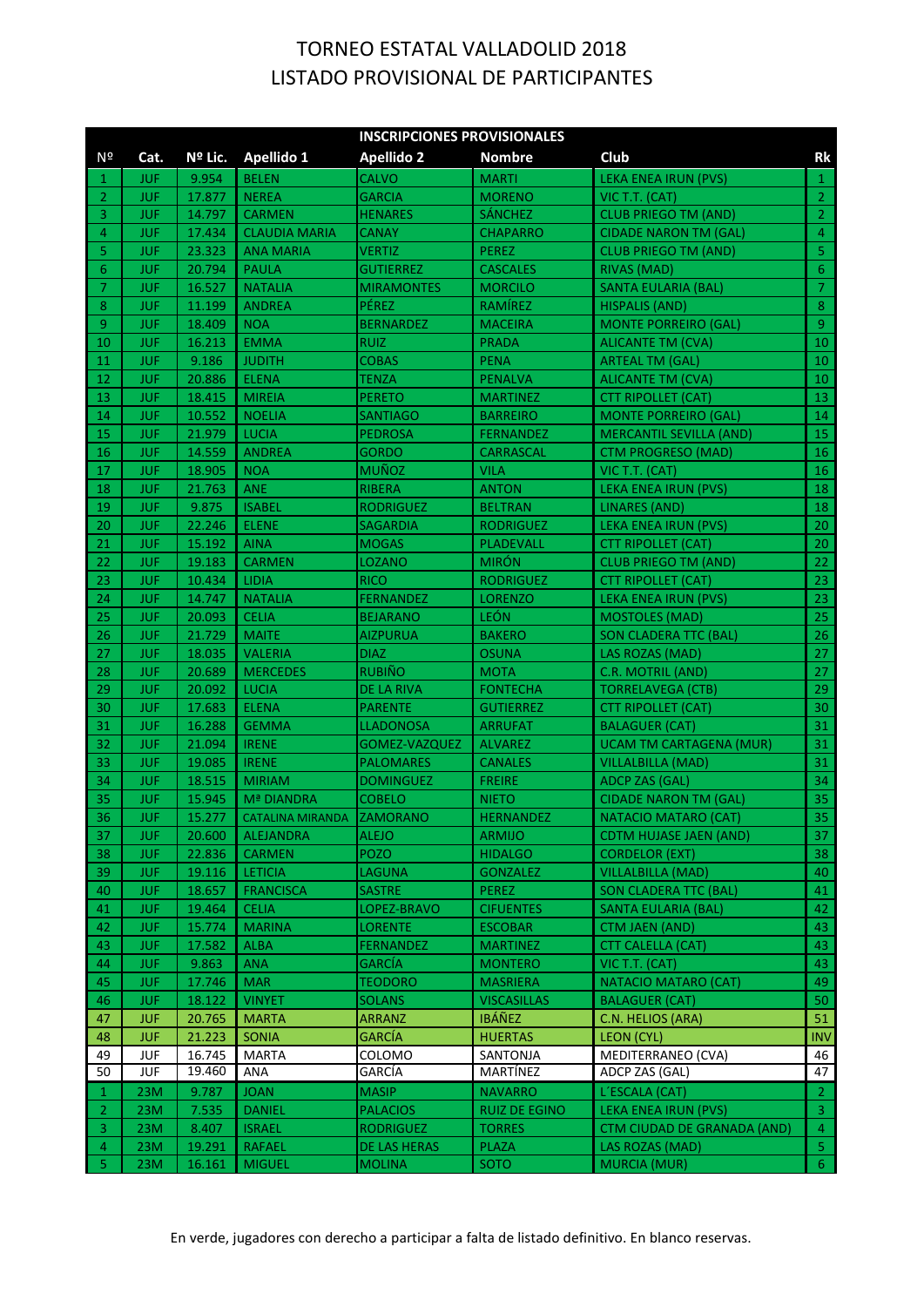|    | <b>INSCRIPCIONES PROVISIONALES</b> |         |                       |                     |                   |                                    |                |  |  |  |
|----|------------------------------------|---------|-----------------------|---------------------|-------------------|------------------------------------|----------------|--|--|--|
| Nº | Cat.                               | Nº Lic. | <b>Apellido 1</b>     | <b>Apellido 2</b>   | <b>Nombre</b>     | Club                               | Rk             |  |  |  |
| 6  | 23M                                | 9.975   | <b>MARTIN</b>         | <b>PINTOS</b>       | <b>BARREIRO</b>   | AD VINCIOS (GAL)                   | $\overline{7}$ |  |  |  |
| 7  | 23M                                | 20.482  | <b>ALBERT</b>         | <b>SALAS</b>        | <b>ANTORAN</b>    | LLUISOS DE GRACIA (CAT)            | 8              |  |  |  |
| 8  | 23M                                | 10.175  | <b>MIGUEL</b>         | <b>CHAMORRO</b>     | <b>GARCIA</b>     | <b>COLLADO (MAD)</b>               | 9 <sup>°</sup> |  |  |  |
| 9  | 23M                                | 3.984   | <b>RAUL</b>           | <b>PORTA</b>        | <b>LOPEZ</b>      | <b>CTT RIPOLLET (CAT)</b>          | 10             |  |  |  |
| 10 | 23M                                | 8.661   | <b>ESTEBAN</b>        | <b>CUESTA</b>       | <b>FUENTES</b>    | CD HUETOR VEGA TM (AND)            | 11             |  |  |  |
| 11 | 23M                                | 9.414   | <b>DRAGOS</b>         | <b>ANTIMIR</b>      |                   | <b>BOLA P LA ZUBIA (AND)</b>       | 12             |  |  |  |
| 12 | 23M                                | 6.908   | <b>YORDI JASON</b>    | <b>RAMOS</b>        | <b>GANDERILLA</b> | NATACIO MATARO (CAT)               | 12             |  |  |  |
| 13 | 23M                                | 10.331  | <b>SANTIAGO</b>       | <b>OTERO</b>        | <b>RODRIGUEZ</b>  | <b>CIDADE NARON TM (GAL)</b>       | 12             |  |  |  |
| 14 | 23M                                | 7.179   | <b>BORJA</b>          | SÁNCHEZ             | LÓPEZ             | <b>COLLADO (MAD)</b>               | 15             |  |  |  |
| 15 | 23M                                | 14.596  | <b>ALBERTO</b>        | <b>OLMEDO</b>       | <b>OLMEDO</b>     | <b>MURCIA (MUR)</b>                | 17             |  |  |  |
| 16 | 23M                                | 14.649  | <b>JAVIER</b>         | <b>RODILLA</b>      | <b>ARAQUE</b>     | C.T.T. ALZIRA (CVA)                | 18             |  |  |  |
| 17 | 23M                                | 10.001  | <b>PABLO UXIO</b>     | <b>REGUEIRO</b>     | <b>NUÑEZ</b>      | ARTEAL TM (GAL)                    | 19             |  |  |  |
| 18 | 23M                                | 17.722  | <b>IVAN</b>           | <b>RUIZ</b>         | <b>RUBIRA</b>     | CN SABADELL (CAT)                  | 19             |  |  |  |
| 19 | 23M                                | 14.655  | <b>IVAN</b>           | <b>CRISTOBAL</b>    | <b>HUERTAS</b>    | CTM BOADILLA (MAD)                 | 21             |  |  |  |
| 20 | 23M                                | 9.826   | <b>ADRIA</b>          | <b>UBEDA</b>        | <b>SANTIAGO</b>   | <b>FALCONS SABADELL A.E. (CAT)</b> | 22             |  |  |  |
| 21 | 23M                                | 9.899   | <b>JAVIER</b>         | <b>RABAGO</b>       | <b>GONZALEZ</b>   | <b>TORRELAVEGA (CTB)</b>           | 23             |  |  |  |
| 22 | 23M                                | 20.418  | <b>DANIEL</b>         | <b>FERNÁNDEZ</b>    | GÓMEZ             | MIJAS (AND)                        | 24             |  |  |  |
| 23 | 23M                                | 15.199  | <b>MIQUEL</b>         | <b>MUÑOZ</b>        | <b>MALLOL</b>     | <b>FALCONS SABADELL A.E. (CAT)</b> | 25             |  |  |  |
| 24 | 23M                                | 14.656  | <b>JORGE</b>          | JIMENEZ             | <b>MONTES</b>     | CTM PROGRESO (MAD)                 | 28             |  |  |  |
| 25 | 23M                                | 10.674  | <b>DANIEL</b>         | <b>SANZ</b>         | <b>CUESTA</b>     | CD SEGHOS (CYL)                    | 28             |  |  |  |
| 26 | 23M                                | 7.057   | <b>ANTONIO</b>        | <b>CHAVES</b>       | <b>BENJUMEA</b>   | <b>HISPALIS (AND)</b>              | 30             |  |  |  |
| 27 | 23M                                | 21.822  | <b>IGNACIO ANDRÉS</b> | <b>CABEZAS</b>      | <b>GUERRERO</b>   | <b>ARTEAL TM (GAL)</b>             | 31             |  |  |  |
| 28 | 23M                                | 3.994   | <b>ALEJANDRO</b>      | <b>GARCIA</b>       | <b>MENA</b>       | PALMA TT (BAL)                     | 32             |  |  |  |
| 29 | 23M                                | 18.857  | <b>ADRIAN</b>         | <b>PRESTO</b>       | <b>PALACIO</b>    | PONTIKA ORERETA (PVS)              | 33             |  |  |  |
| 30 | 23M                                | 14.763  | <b>GUILLERMO</b>      | <b>MADROÑAL</b>     | FERNÁNDEZ         | CTM BOADILLA (MAD)                 | 34             |  |  |  |
| 31 | 23M                                | 17.934  | <b>CARLOS</b>         | <b>ROMAN</b>        | <b>POZO</b>       | <b>MERCANTIL SEVILLA (AND)</b>     | 35             |  |  |  |
| 32 | 23M                                | 17.587  | <b>MARTI</b>          | <b>FOLCH</b>        | <b>PAMIES</b>     | LLUISOS DE GRACIA (CAT)            | 36             |  |  |  |
| 33 | 23M                                | 9.243   | <b>ANTONIO</b>        | <b>VILLAESCUSA</b>  | <b>ZAPATA</b>     | <b>CDTM CARTAGENA (MUR)</b>        | 37             |  |  |  |
| 34 | 23M                                | 9.788   | <b>ALBERT KENJI</b>   | <b>MATSUOKA</b>     | <b>SATORRAS</b>   | <b>CTT RIPOLLET (CAT)</b>          | 38             |  |  |  |
| 35 | 23M                                | 17.702  | <b>MANEL</b>          | <b>REDONDO</b>      | <b>GALLARDO</b>   | C.T.T. VILABLAREIX (CAT)           | 38             |  |  |  |
| 36 | 23M                                | 9.715   | <b>ANDER</b>          | <b>MADINABEITIA</b> | <b>CANAVAL</b>    | <b>GASTEIZ (PVS)</b>               | 40             |  |  |  |
| 37 | 23M                                | 14.533  | <b>RAFAEL</b>         | <b>SAEZ</b>         | <b>MORENO</b>     | <b>BURGOS TM (CYL)</b>             | 41             |  |  |  |
| 38 | 23M                                | 15.713  | <b>DANIEL</b>         | <b>AVILA</b>        | <b>GARCIA</b>     | <b>CTM PROGRESO (MAD)</b>          | 42             |  |  |  |
| 39 | 23M                                | 4.849   | <b>PABLO</b>          | <b>HEREDIA</b>      | <b>MANTIS</b>     | <b>CTM AYAMONTE (AND)</b>          | 43             |  |  |  |
| 40 | 23M                                | 8.586   | <b>ADRIAN</b>         | <b>GARRIDO</b>      | <b>DOMENECH</b>   | <b>CDTM CARTAGENA (MUR)</b>        | 44             |  |  |  |
| 41 | 23M                                | 5.190   | <b>ANTONIO</b>        | <b>GONZALEZ</b>     | <b>AJURIA</b>     | <b>BURGOS TM (CYL)</b>             | 45             |  |  |  |
| 42 | 23M                                | 14.768  | <b>JULIAN</b>         | <b>MENDEZ</b>       | <b>GARCIA</b>     | <b>CLUB TOTANA TM (MUR)</b>        | 47             |  |  |  |
| 43 | 23M                                | 9.837   | <b>MIGUEL ANGEL</b>   | <b>FERNANDEZ</b>    | <b>GUISADO</b>    | <b>MERCANTIL SEVILLA (AND)</b>     | 50             |  |  |  |
| 44 | 23M                                | 18.423  | <b>ALEXANDER</b>      | <b>BOCANEGRA</b>    | <b>GALVAN</b>     | CTT BADALONA (CAT)                 | 50             |  |  |  |
| 45 | 23M                                | 19.163  | <b>ALBERTO</b>        | <b>GIL</b>          | <b>CANO</b>       | MIJAS (AND)                        | 56             |  |  |  |
| 46 | 23M                                | 6.361   | <b>JOSE LUIS</b>      | <b>ALVAREZ</b>      | ARGÜELLO          | <b>BURGOS TM (CYL)</b>             | 58             |  |  |  |
| 47 | 23M                                | 10.182  | <b>JAIME</b>          | LOPEZ-BRAVO         | <b>CIFUENTES</b>  | <b>CTT SANT JORDI (BAL)</b>        | 66             |  |  |  |
| 48 | 23M                                | 21.090  | <b>JAVIER</b>         | <b>ROMAN</b>        | <b>GARCIA</b>     | <b>CD SEGHOS (CYL)</b>             | 70.            |  |  |  |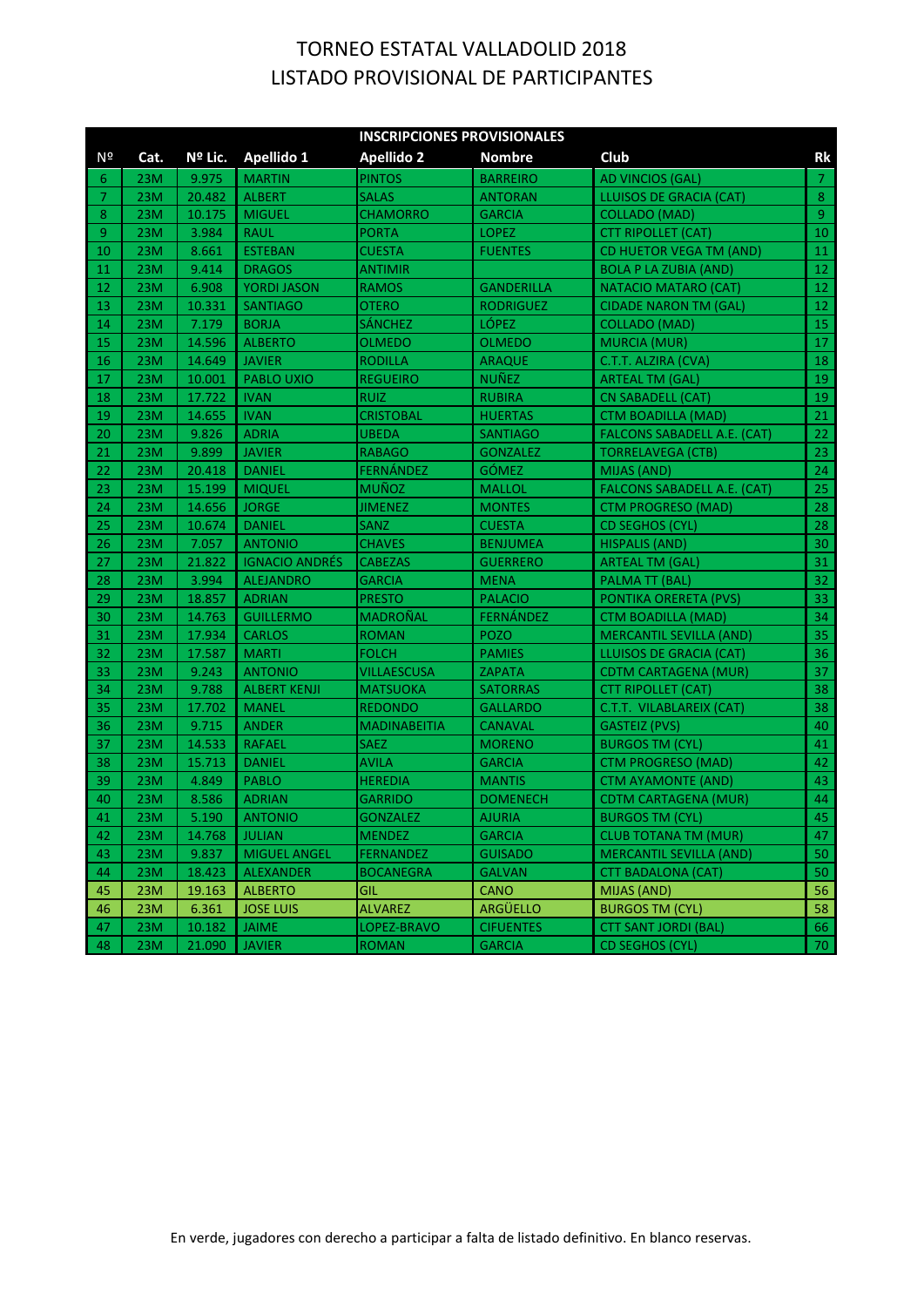|                |      |         |                        | <b>INSCRIPCIONES PROVISIONALES</b> |                  |                                   |                |
|----------------|------|---------|------------------------|------------------------------------|------------------|-----------------------------------|----------------|
| Nº             | Cat. | Nº Lic. | Apellido 1             | <b>Apellido 2</b>                  | <b>Nombre</b>    | Club                              | <b>Rk</b>      |
| 1              | 23F  | 10.564  | <b>MARINA</b>          | ÑIGUEZ                             | <b>GARCIA</b>    | <b>ALICANTE TM (CVA)</b>          | $\overline{2}$ |
| $\overline{2}$ | 23F  | 7.126   | <b>ANGELA</b>          | <b>GARCIA</b>                      | <b>PEREZ</b>     | <b>CDTM HUJASE JAEN (AND)</b>     | $\overline{2}$ |
| 3              | 23F  | 9.200   | <b>SILVIA</b>          | ÁLVAREZ                            | <b>MOSQUERA</b>  | <b>ARTEAL TM (GAL)</b>            | 4              |
| $\overline{4}$ | 23F  | 4.804   | <b>SOFIA</b>           | <b>BARBA</b>                       | <b>GARCIA</b>    | RIVAS (MAD)                       | 6 <sup>1</sup> |
| 5              | 23F  | 9.165   | <b>YOLANDA</b>         | <b>ENRIQUEZ</b>                    | <b>RIVERA</b>    | <b>CLUB PRIEGO TM (AND)</b>       | 6 <sup>1</sup> |
| 6              | 23F  | 6.853   | <b>LAURA</b>           | <b>FERNANDEZ</b>                   | <b>DOMINGUEZ</b> | <b>VALLADOLID (CYL)</b>           | $\bf{8}$       |
| $\overline{7}$ | 23F  | 7.622   | <b>PILAR</b>           | <b>GARCIA</b>                      | <b>SORIANO</b>   | <b>CDTM HUJASE JAEN (AND)</b>     | $\overline{9}$ |
| 8              | 23F  | 9.589   | <b>MARTA</b>           | <b>ROMERO</b>                      | <b>SANCHEZ</b>   | CTM SEVILLA 2015 (AND)            | $10\,$         |
| 9              | 23F  | 8.231   | <b>BELEN</b>           | <b>HENARES</b>                     | <b>SANCHEZ</b>   | <b>CLUB PRIEGO TM (AND)</b>       | 11             |
| 10             | 23F  | 29.446  | <b>ALEJANDRA</b>       | <b>CERVANTES</b>                   | <b>GUZMAN</b>    | RIVAS (MAD)                       | 12             |
| 11             | 23F  | 4.190   | <b>MIREIA</b>          | <b>BADOSA</b>                      | <b>REPISO</b>    | TT CASSA (CAT)                    | 13             |
| 12             | 23F  | 10.784  | <b>MARÍA</b>           | <b>PENA</b>                        | <b>CALVAR</b>    | CINANIA TM (GAL)                  | 14             |
| 13             | 23F  | 18.640  | <b>MARIA DEL PILAR</b> | <b>MARTIN</b>                      | <b>PALACIOS</b>  | RIVAS (MAD)                       | 15             |
| 14             | 23F  | 17.902  | <b>ROSALIA</b>         | <b>FLOR</b>                        | <b>GALLEGO</b>   | <b>HISPALIS (AND)</b>             | 16             |
| 15             | 23F  | 18.427  | <b>MARIA</b>           | <b>DELGADO</b>                     | <b>AUSIN</b>     | <b>BURGOS TM (CYL)</b>            | 17             |
| 16             | 23F  | 10.540  | <b>RAQUEL</b>          | <b>PEREZ</b>                       | <b>MATO</b>      | <b>LEGANES (MAD)</b>              | 18             |
| 17             | 23F  | 14.617  | <b>AITANA</b>          | <b>MATELLANES</b>                  | <b>GARCÍA</b>    | <b>CDE TENIS MESA PARLA (MAD)</b> | 19             |
| 18             | 23F  | 6.578   | <b>HELENA</b>          | <b>COLINAS</b>                     | <b>CASTELLA</b>  | <b>BASCARA (CAT)</b>              | 19             |
| 19             | 23F  | 7.455   | <b>MARIA DESIRE</b>    | <b>PEREZ</b>                       | <b>JIMENEZ</b>   | CTM SEVILLA 2015 (AND)            | 19             |
| 20             | 23F  | 8.825   | <b>LAURA</b>           | <b>PEREZ</b>                       | <b>JARAIZ</b>    | <b>SANTA EULARIA (BAL)</b>        | 22             |
| 21             | 23F  | 9.986   | <b>LUCIA</b>           | GRAÑA                              | <b>MOLINA</b>    | INDEPENDIENTE-GAL (GAL)           | 23             |
| 22             | 23F  | 6.576   | <b>MARIA</b>           | <b>BALANZO</b>                     | <b>JUANDO</b>    | TRAMUNTANA (CAT)                  | 25             |
| 23             | 23F  | 18.700  | <b>CRISTINA</b>        | <b>SANTIAGO</b>                    | <b>SANCHEZ</b>   | <b>TORRELAVEGA (CTB)</b>          | 26             |
| 24             | 23F  | 6.560   | <b>LAURA</b>           | <b>GARCIA</b>                      | <b>LUQUE</b>     | <b>CDE TENIS MESA PARLA (MAD)</b> | 28             |
| 25             | 23F  | 25.311  | <b>ANNA</b>            | <b>CLASEN</b>                      | <b>REPOLLES</b>  | LLUISOS DE GRACIA (CAT)           | 29             |
| 26             | 23F  | 15.518  | <b>MARIA EUGENIA</b>   | <b>BLINOV</b>                      | <b>VALDES</b>    | <b>MERCANTIL SEVILLA (AND)</b>    | 29             |
| 27             | 23F  | 9.441   | <b>ALMUDENA</b>        | PÉREZ                              | <b>RUIZ</b>      | <b>TORRELAVEGA (CTB)</b>          | 29             |
| 28             | 23F  | 7.132   | <b>MARIA</b>           | <b>GAMEZ</b>                       | <b>JALDO</b>     | CDTM HUJASE JAEN (AND)            | 29             |
| 29             | 23F  | 17.322  | <b>SARA</b>            | <b>CASILLAS</b>                    | <b>VARGAS</b>    | <b>CDE TENIS MESA PARLA (MAD)</b> | 34             |
| 30             | 23F  | 23.464  | <b>CLARA</b>           | <b>SANCHEZ POSADA</b>              | ORIHUELA         | <b>CTM CORVERASTUR (AST)</b>      | 35             |
| 31             | 23F  | 28.271  | <b>ELISA</b>           | LIU                                |                  | <b>MURCIA (MUR)</b>               | 36             |
| 32             | 23F  | 20.148  | <b>SARA</b>            | <b>MORCILLO</b>                    | <b>CARMONA</b>   | <b>MEDITERRANEO (CVA)</b>         | 37             |
| 33             | 23F  | 8.645   | <b>AUREA</b>           | <b>REDONDO</b>                     | <b>FERNANDEZ</b> | CTM PROGRESO (MAD)                | 38             |
| 34             | 23F  | 20.099  | YAIZA                  | <b>SANZ</b>                        | <b>GARVIA</b>    | <b>FUENLABRADA TEAM (MAD)</b>     | 39             |
| 35             | 23F  | 19.906  | <b>LAURA</b>           | <b>MEJIAS</b>                      | <b>ORTEGA</b>    | <b>FUENLABRADA TEAM (MAD)</b>     | 41             |
| 36             | 23F  | 19.481  | <b>SHEILA</b>          | <b>GARCÍA</b>                      | LÓPEZ            | <b>FUENLABRADA TEAM (MAD)</b>     | 41             |
| 37             | 23F  | 22.786  | <b>ESTHER</b>          | <b>AREVALO</b>                     | <b>ALVES</b>     | <b>VILLALBILLA (MAD)</b>          | 43             |
| 38             | 23F  | 8.643   | <b>MIREIA</b>          | <b>CIFUENTES</b>                   | <b>FERNANDEZ</b> | LEGANES (MAD)                     |                |
| 39             | 23F  | 19.483  | <b>SANDRA</b>          | <b>FERNÁNDEZ</b>                   | <b>GUERRA</b>    | <b>CDE TENIS MESA PARLA (MAD)</b> |                |